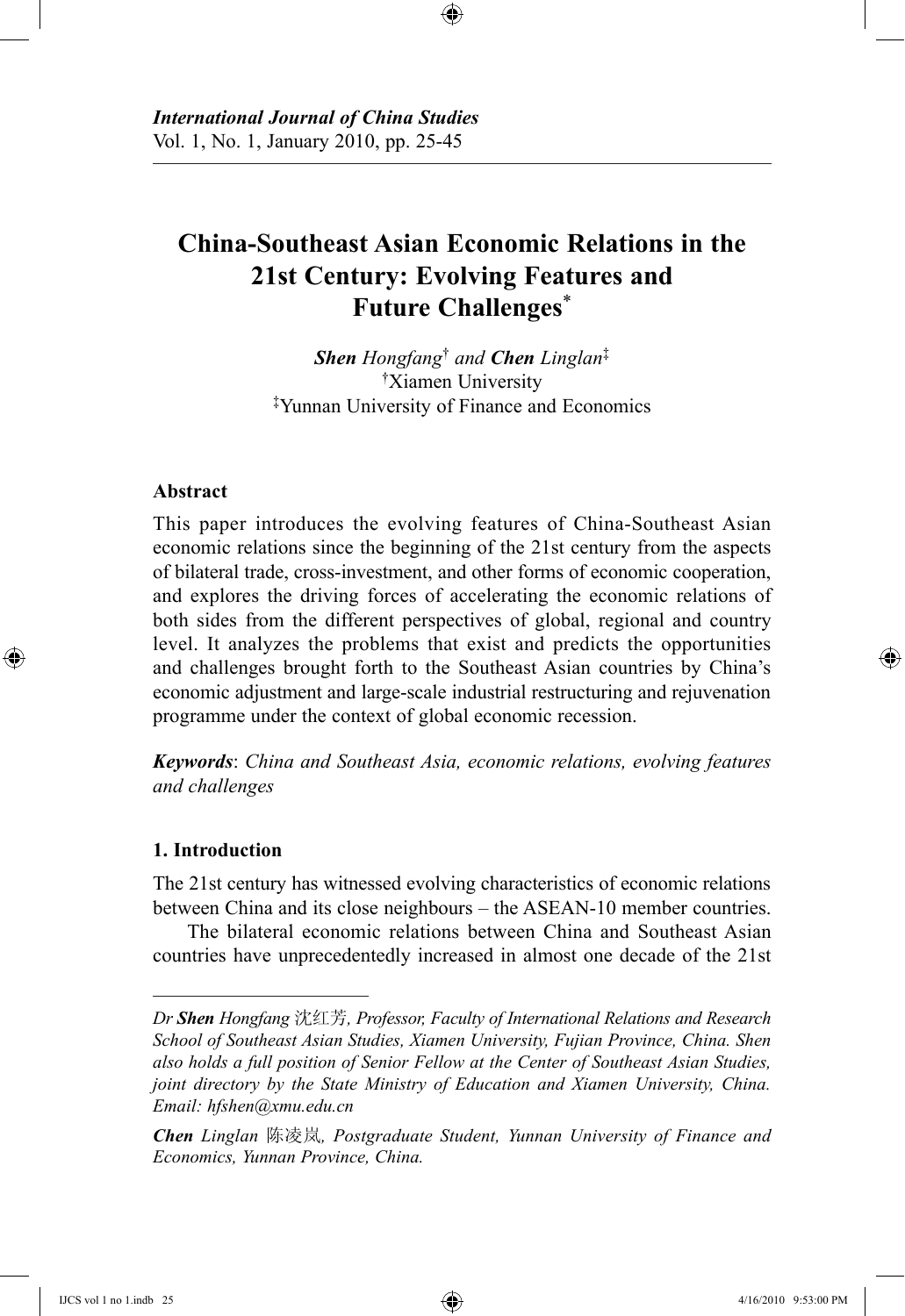century from 2000 to 2008. In addition to the booming trade in both goods and services, mutual investment, particularly Chinese investment to its neighbouring countries is also increasing, hence changing the almost "one way" situation in the area. Some other types of economic cooperation, such as tourist cooperation and financial coordination have also been expanding. China is becoming a major source of foreign trade and foreign investment to ASEAN countries and even one of the major sources of foreign aid or assistance to the new ASEAN member countries, in particular Myanmar, Cambodia and Laos. Southeast Asian countries are becoming the tourist destination of the Chinese people, a phenomenon increasingly attracting worldwide attention from the political, academic and business circles.

⊕

Complex forces and multifarious factors are contributing to the gaining momentum of China's growing economic contacts with ASEAN member countries. At the global level, the driving forces of "globalization from above", as well as the driving forces of "globalization from below", are recognized as the major impetus in promoting the bilateral economic contacts as China and most of the ASEAN countries are in the World Trade Organization (WTO). At the regional level, various kinds of regional economic cooperation are playing important roles with the implementation of the China-ASEAN Free Trade Area at the centre and the bilateral free trade agreement and sub-regional economic cooperation as the accessories. In addition, the "good neighbour" diplomacy implemented by the Chinese government has also brought about a direct and positive effect on closer China-ASEAN bilateral economic contacts, although this remains debatable since there have been widespread fears that the expansion of China-Southeast Asian economic relations symbolizes the rise of China's "soft power" (Lum *et al*., 2008 ), and China's "charm offensive" (Percival, 2007), which will mostly benefit China, less for Southeast Asian countries, and does harm to US and Japanese economic interests in the region of Southeast Asia.

Facing the resurgence of global trade protectionism worldwide and particularly led by the US, China has set its mind to readjust its economic development and attach importance on two markets, i.e. both the home market and the foreign market, and two kinds of resources, i.e. foreign investment and domestic investment. At the same time, China is starting to launch a large-scale industrial restructuring and rejuvenation programme for ten key industries, and make energetic efforts for progress and innovation in science and technology to promote the development of high-tech industrial clusters and cultivate new economic growth areas. In addition to that, China will put job creation and people's livelihood at the top of the agenda. The adjustment of China's economic development strategies and policies will indubitably affect the trade and investment structures of China and Southeast Asian countries, as well as the overall economic cooperation of both sides

⊕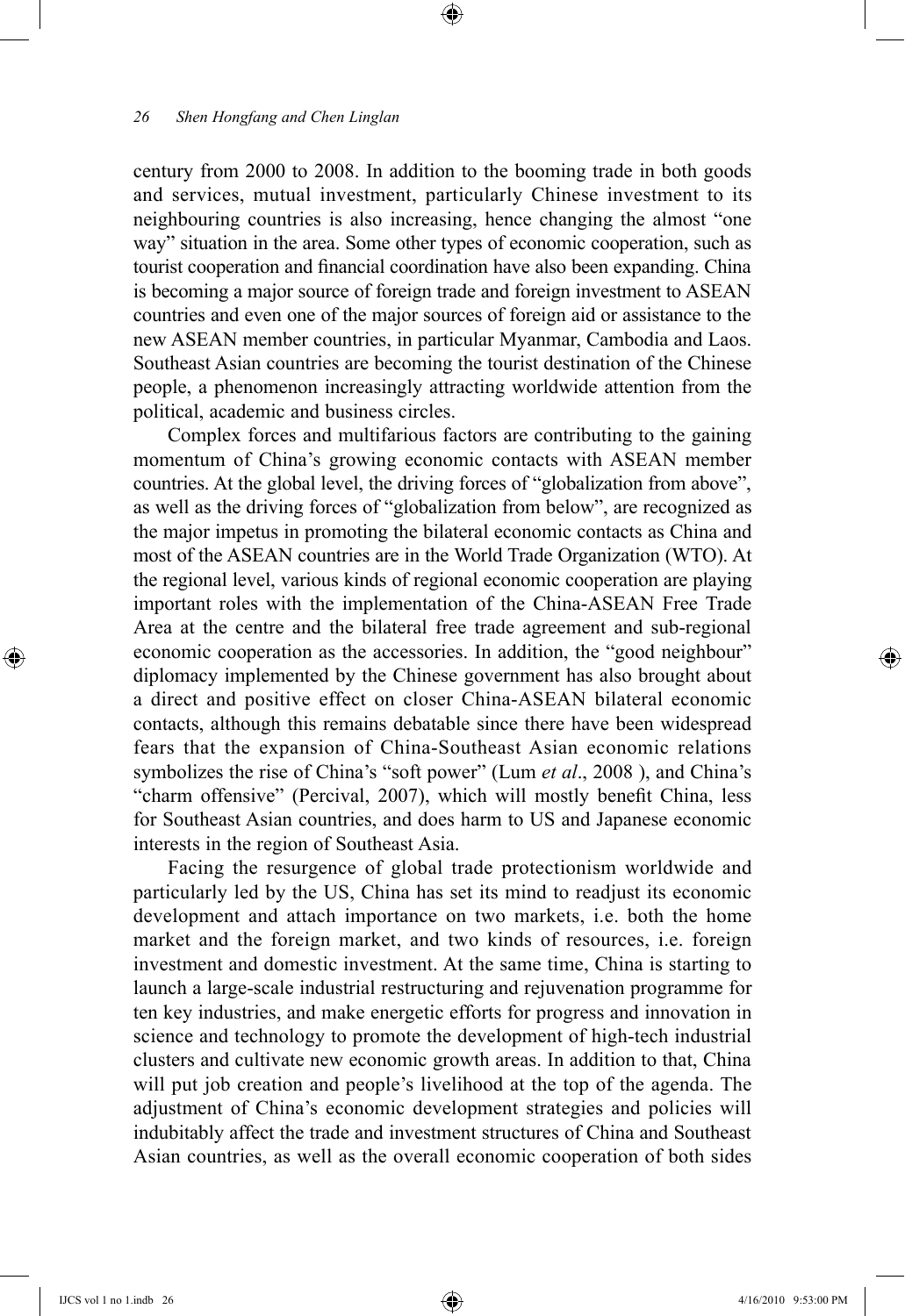and will bring about both challenges and opportunities to the Southeast Asian countries.

⊕

This paper is divided into four sections. Section 1 is the introduction of the whole paper. Section 2 introduces the evolving features of China-Southeast Asian economic relations since the beginning of the 21st century from the aspects of bilateral trade, cross-investment, and other forms of economic cooperation such as trade in service, financial cooperation, tourist cooperation as well as China's aid and assistance to the new ASEAN member countries. Section 3 explores the driving forces of accelerating the economic relations of both sides from the different perspectives of global, regional and country level. Section 4 further analyzes the problems that exist and predicts the opportunities and challenges brought forth to the Southeast Asian countries by China's economic adjustment and a large-scale industrial restructuring and rejuvenation programme under the context of global economic recession.

### **2. Evolving Features of China-Southeast Asian Economic Relations in the 21st Century**

Although the official economic statistics provided by China and Southeast Asian countries are not in common, the booming of bilateral economic relations between China and Southeast Asian countries in the first nine years, from 2000 to 2008, of 21st century is apparent, and that is of great significance not only for both sides, but also for the East Asian region as well as the world.

## *2.1. Trade in Goods Has Greatly Expanded and Trade Surplus Is on ASEAN's Side*

According to China's official figures, the annual average growth rate of China-ASEAN bilateral trade in the 21st century (from 2000 to 2008) reached 27.5 per cent compared with that of 17 per cent from 1991 to 2000. Figure 1 shows that the trade value expanded from US\$395.2 hundred million in 2000 to US\$2311 hundred million in 2008, with an increase of almost six fold. The ASEAN-10 member countries as a whole enjoyed a hefty trade surplus in their trade with China with rapidly increasing trade surplus from US\$48.4 hundred million in 2000 to a peak of US\$196.3 hundred million in 2005. The total value of bilateral trade exceeded US\$202.55 hundred million in 2007 which has three years in advance to reach the goal of US\$2000 hundred million when the original goal was the year of 2010.

However, affected by global economic recession, the growing momentum of trade has weakened, and it reached a 14.1 per cent increase only of the total value in 2008. The trade deficit on China's side has also diminished to US\$28.3 hundred million due to the worsening of the global economic

⊕

↔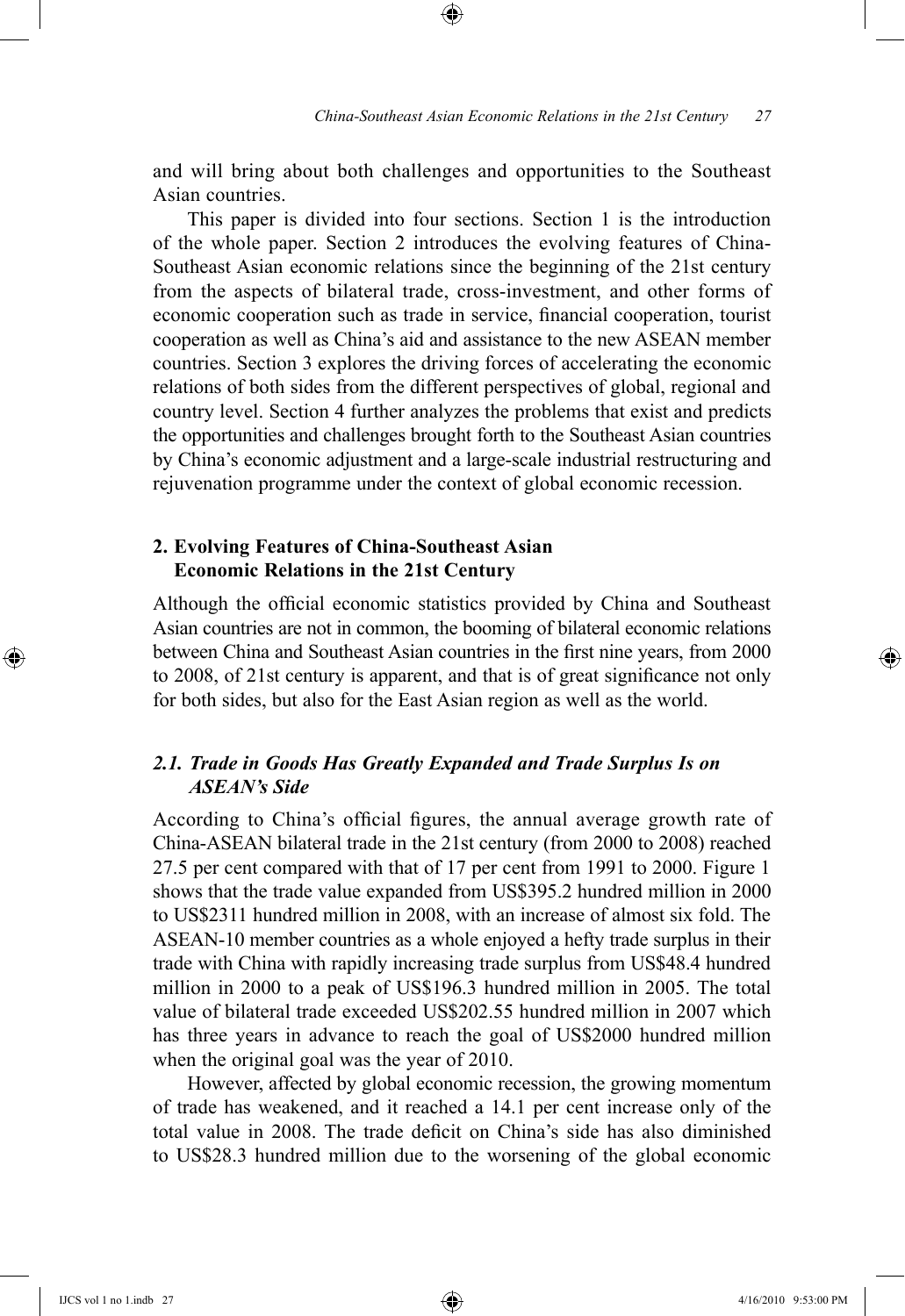

Figure 1 China-ASEAN Bilateral Trade, 2000-2008 (US\$ hundred million)

 $\textcircled{\scriptsize{+}}$ 

Source: Customs Statistics, National Bureau of Statistics of China, quoted from *China Commercial Yearbook*, 2004-2008.

situation caused by the "overspill" effect of the American financial crisis on the real economy of the Southeast Asian countries, and the bilateral trade of both sides has displayed the sign of sharp shrinking. The Chinese source shows that the total value of bilateral trade in January and February of 2009 reached US\$235.1 hundred million, a decrease by 32.2 per cent compared with the same period of the previous year. Of this, export decreased by 24.5 per cent, whereas import decreased by 39 per cent. Along with this, China's deficit also fell to US\$0.97 billion.<sup>1</sup>

From ASEAN's perspective, China is becoming a major trading partner. Using ASEAN data, China ranked as ASEAN's 5th largest partner, its 5th largest export market and its 3rd largest source of its imports in 2005.<sup>2</sup>

Data from China's Ministry of Commerce have indicated that ASEAN is China's fourth largest trading partner after the European Union, United States and Japan in 2008. The share of China's trade with ASEAN in China's overall trade rose from 6.0 per cent in 1990 to 8.45 per cent in 2000 and 9.15 per cent in 2008.

## *2.2. Chinese Investment Flow to ASEAN Is Increasing and the Model of "Two Way" Investment Is Coming into Being*

In addition to the booming trade, mutual investment of both sides is keeping a steady situation. In spite of the Southeast Asian economies being affected by the 1997 financial crisis for about 5 years till 2002, and suffering some

⊕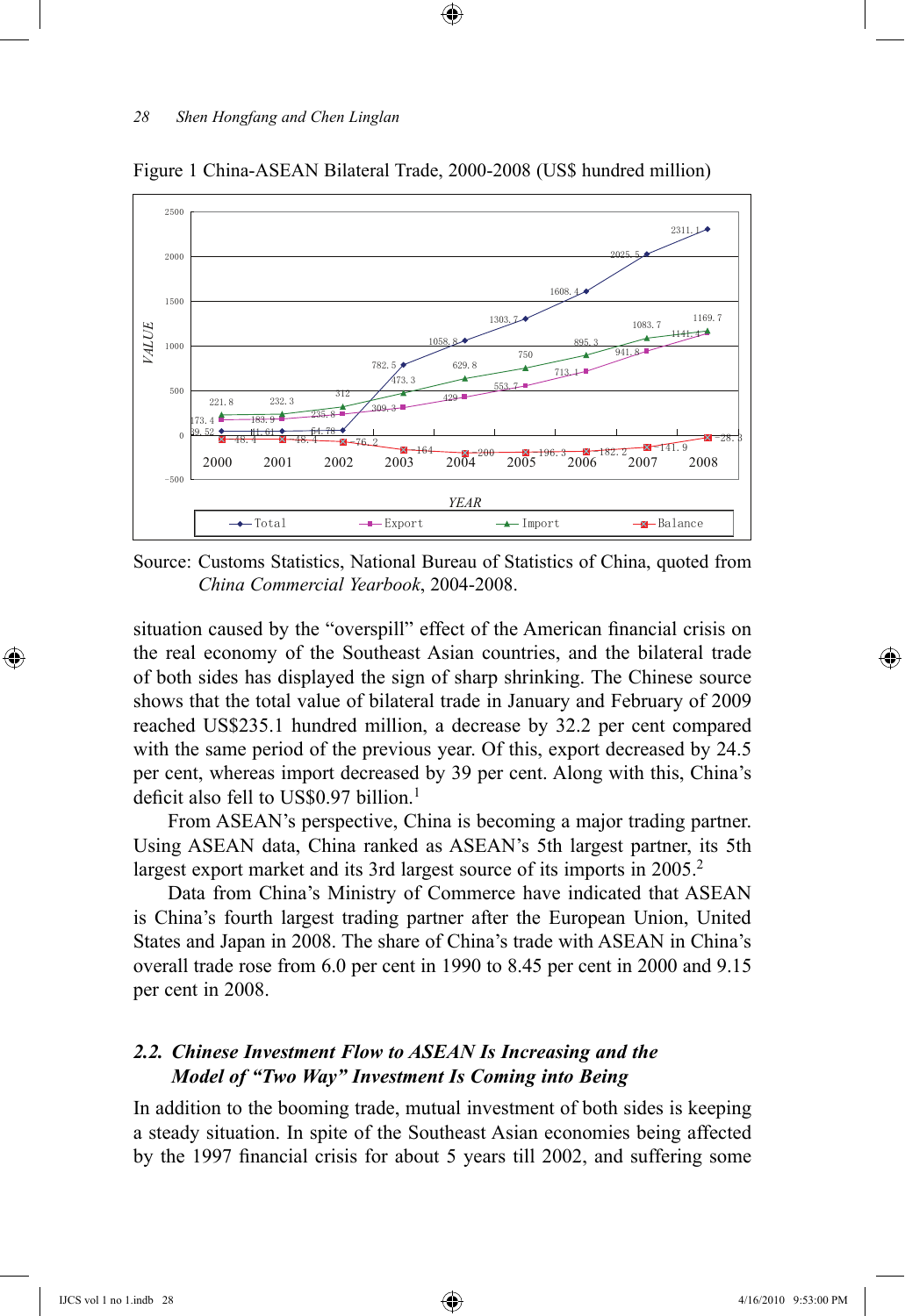other tortures such as the avian flu in 2003 and the global economic slump in 2005, the investment of ASEAN member countries as a whole has been steadily growing due to China's sound investment environment and favourable policies, and reached the amount of US\$3.05 billion in 2006 (Table 1). Affected by the American financial crisis which was spreading widely to the world and had engendered strong negative impacts on the real economy of the Southeast Asian countries, investments flowing to China from Southeast Asian countries, particularly the five ASEAN old member countries, were also shrinking. The contract investments in 2007 and 2008 decreased, with those to Indonesia dropping to negative 43.87 per cent and negative 33.82 per cent respectively compared to the previous year. With the same items, those to Malaysia dropped to negative 15.18 per cent and 23.16 per cent, those to the Philippines dropped to negative 43.54 per cent and negative 38.55 per cent, those to Singapore dropped to negative 10.93 per cent and negative 28.52 per cent, and those to Thailand dropped to negative 26.85 per cent and negative 29.11 per cent respectively. Nevertheless, the utilized amounts of ASEAN-5's direct investment to China in 2007 and 2008 were all experiencing a slight increase with a little exception.<sup>3</sup>

⊕

With the implementation of China's reform and open-door policy, and encouraged by the "going out" policy of the Chinese government, Chinese investment to the neighbouring countries has apparently been increasing since the mid-1990s, reaching the figure of US\$136.73 million in 1995 – the highlight being 1998 when Chinese investment in ASEAN was US\$291.25 million. Owing to the deterioration of economic fundamentals caused by the financial meltdown and fluctuation of the Southeast Asian economy afterwards till 2002, massive Chinese investment fled away from the region. The statistics provided by the ASEAN secretariat revealed that Chinese FDI to ASEAN as a whole from 1999 to 2001 were only between US\$44.01 million and US\$60.86 million. The figure was even negative in 2002 when Chinese FDI fleeing away from the region reached the amount of US\$157 million.4

Under the guidance of the "good neighbour" policy and inspired by the preferential treatments provided in the China-ASEAN Free Trade Agreement, the Chinese companies and corporations are forging ahead to invest in the region with the State-owned corporations taking a lead, and China's FDI in the Southeast Asian countries increased to the amounts of US\$1.5 billion, US\$0.6 billion and US\$2.5 billion in 2004, 2005 and 2006 respectively, and the share of China's FDI in ASEAN was 4.3 per cent, 1.5 per cent and 4.9 per cent respectively.<sup>5</sup> According to China's official statistics, China's accumulated direct investment in ASEAN has reached US\$6 billion by April 2009.<sup>6</sup>

Global economic recession could be preventing for a time China's FDI from flowing to the Southeast Asian countries, but investing in Southeast Asia will inevitably be the primary goal, or the first step for many Chinese

⊕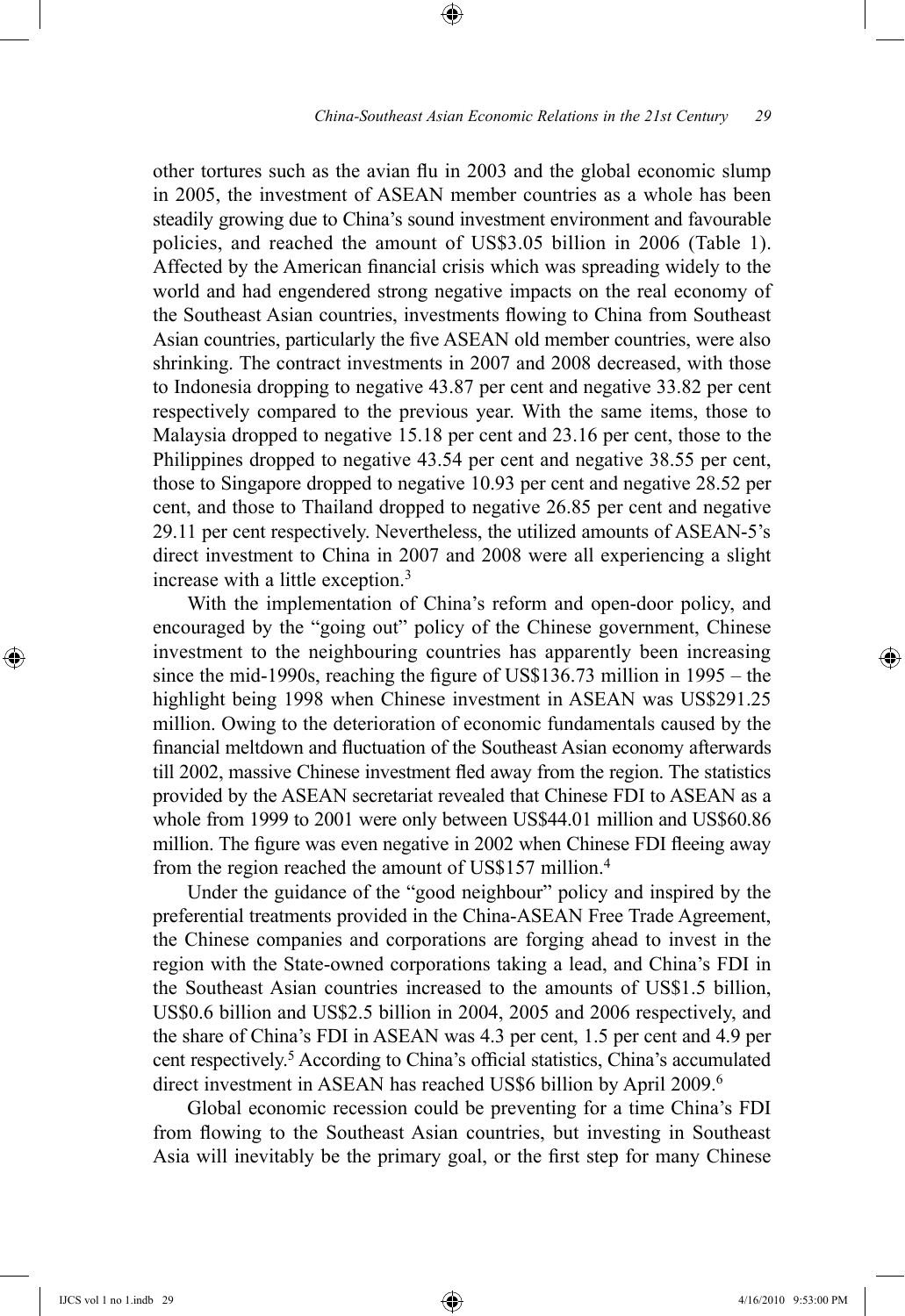| م<br>I<br>$\overline{18}$<br>$\overline{10}$<br>183<br>327758<br>284228<br>298159<br>421624<br>342523<br>1998<br>1999<br>1997<br>2000<br>2001 | 7998<br>545   |                          | Malaysia | Philippines | Singapore | Thailand | Vietnam        |
|-----------------------------------------------------------------------------------------------------------------------------------------------|---------------|--------------------------|----------|-------------|-----------|----------|----------------|
|                                                                                                                                               |               | 39                       | 38183    | 15563       | 260641    | 19400    | 154            |
|                                                                                                                                               | 6897<br>290   | 112                      | 34049    | 17927       | 340397    | 20538    | 1414           |
|                                                                                                                                               | 12917<br>248  | $\overline{\phantom{a}}$ | 23771    | 1728        | 264249    | 14832    | 13             |
|                                                                                                                                               | 14694<br>194  | 307                      | 20288    | 1112        | 217220    | 20357    | 56             |
|                                                                                                                                               | 15964<br>930  | 104                      | 26298    | 20939       | 214355    | 19421    | 148            |
| 1736<br>322182<br>2002                                                                                                                        | 12164<br>1374 | 515                      | 36786    | 18600       | 233720    | 18772    | 251            |
| 5260<br>286932<br>2003                                                                                                                        | 15013<br>1252 | $\overline{4}$           | 25103    | 22001       | 205840    | 17352    | 331            |
| 9605<br>293570<br>2004                                                                                                                        | 10452<br>2069 | 425                      | 38504    | 23324       | 200814    | 17868    | $\frac{14}{1}$ |
| 16039<br>294130<br>2005                                                                                                                       | 8676<br>276   | I                        | 36139    | 18890       | 220432    | 9590     | 127            |
| 29421<br>304956<br>2006                                                                                                                       | 10068<br>212  | I                        | 39348    | 13434       | 226046    | 14482    | 1366           |

 $\bigoplus$ 

 $\overline{\phantom{a}}$ 

 $\bigoplus$ 

Source: Customs Statistics, National Bureau of Statistics, China. <http://www.stats.gov.cn/t.js.j/nds.j/> Source: Customs Statistics, National Bureau of Statistics, China. <*http://www.stats.gov.cn/t.js.j/nds.j/*>

 $\bigoplus$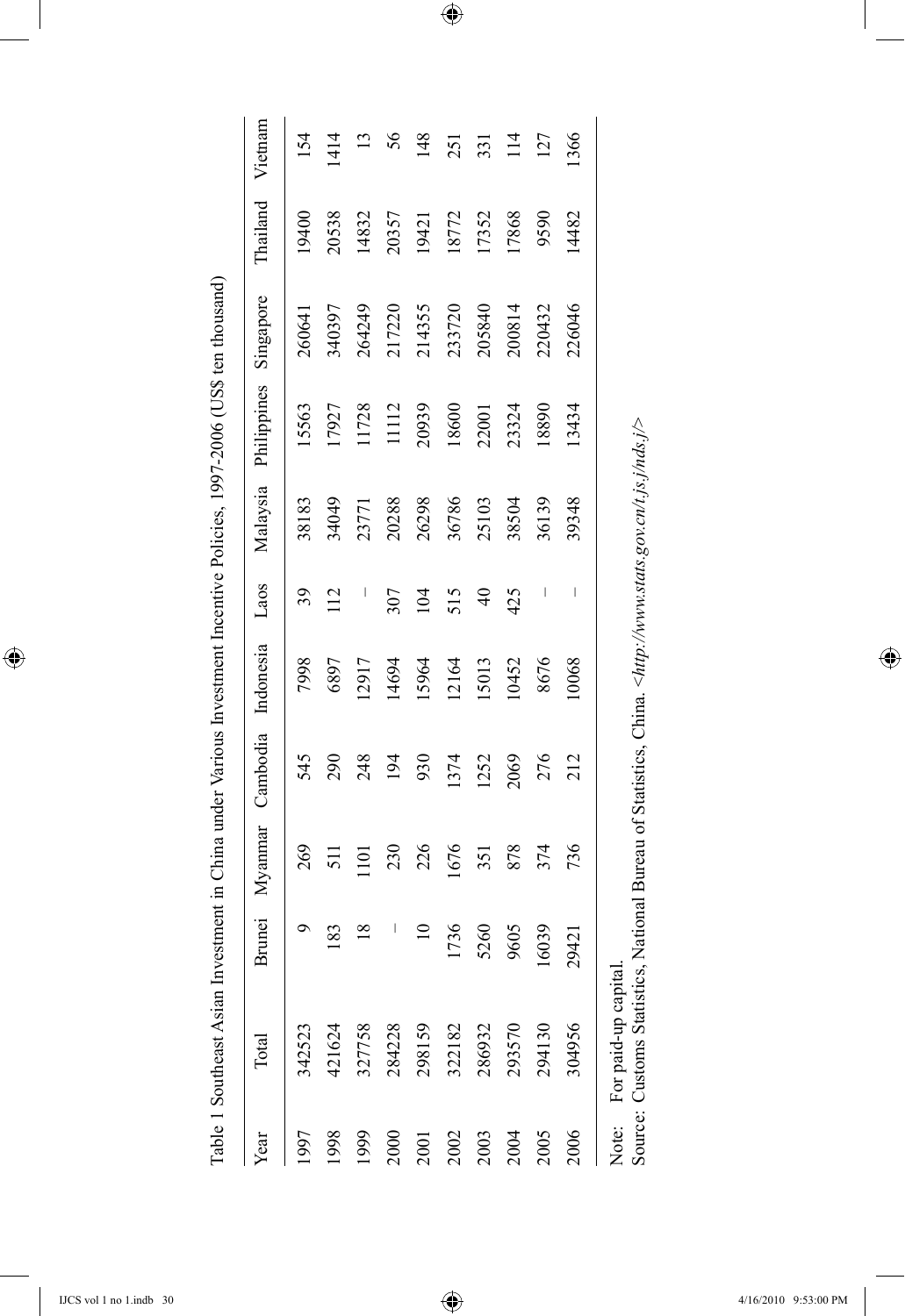enterprises, both State and private, to run business abroad. The two-way investment is indeed taking shape.

⊕

## *2.3. Other Forms of Economic Cooperation Are Vital to Bilateral Economic Growth and Development*

The expansion of economic relations between China and Southeast Asian countries can be seen not only with respect to trade in goods and investment, but also in other forms, including trade in services, financial coordination as well as tourist cooperation.

### *Trade in services*

According to the Chinese statistics, ASEAN has become China's important destination of export in services, especially in the fields of contracted projects, labour cooperation and design consultation. Table 2 shows that although the turnover of China's trade in services with ASEAN from 2000 to 2006 was not very large, it showed an increasing trend. However, the percentage declined with the expansion of China's cooperation with the other parts of the world. China's export of services is concentrated in the field of construction involving highways, harbours, hydro-electric power plants, thermal power plants, power transmission lines, rural water supply, public markets and the others with the advantages of lower labour costs and high quality.

#### *Financial cooperation*

Financial cooperation of both sides is gaining momentum since the eruption of the 1997 Asian financial crisis which has manifested a new type of cooperation between the two sides. The scope of cooperation has not only concentrated on opening new banks and banks' branches in its counterpart with the aim to facilitate bilateral trade and investment, but also to enrich with providing aid or assistance, even expand to currency cooperation.

In order to avoid the over disturbance of currency such as that caused by the global economic meltdown originated from the American financial crisis, and to promote bilateral trade and investment to boost the economic growth and development of the two countries, the central banks of Malaysia and Indonesia have signed with the People's Bank of China (PBOC) a bilateral currency swap agreement respectively. The agreement allows PBOC and Bank Negara Malaysia to swap 80 billion yuan/40 billion ringgit in three years.<sup>7</sup> With the same aim, the Indonesian central bank also signed an agreement with PBOC for swaps of 100 billion yuan (\$14.65 billion) or 175 trillion Indonesian rupiah over three years, which could be extended by mutual agreement.<sup>8</sup>

⊕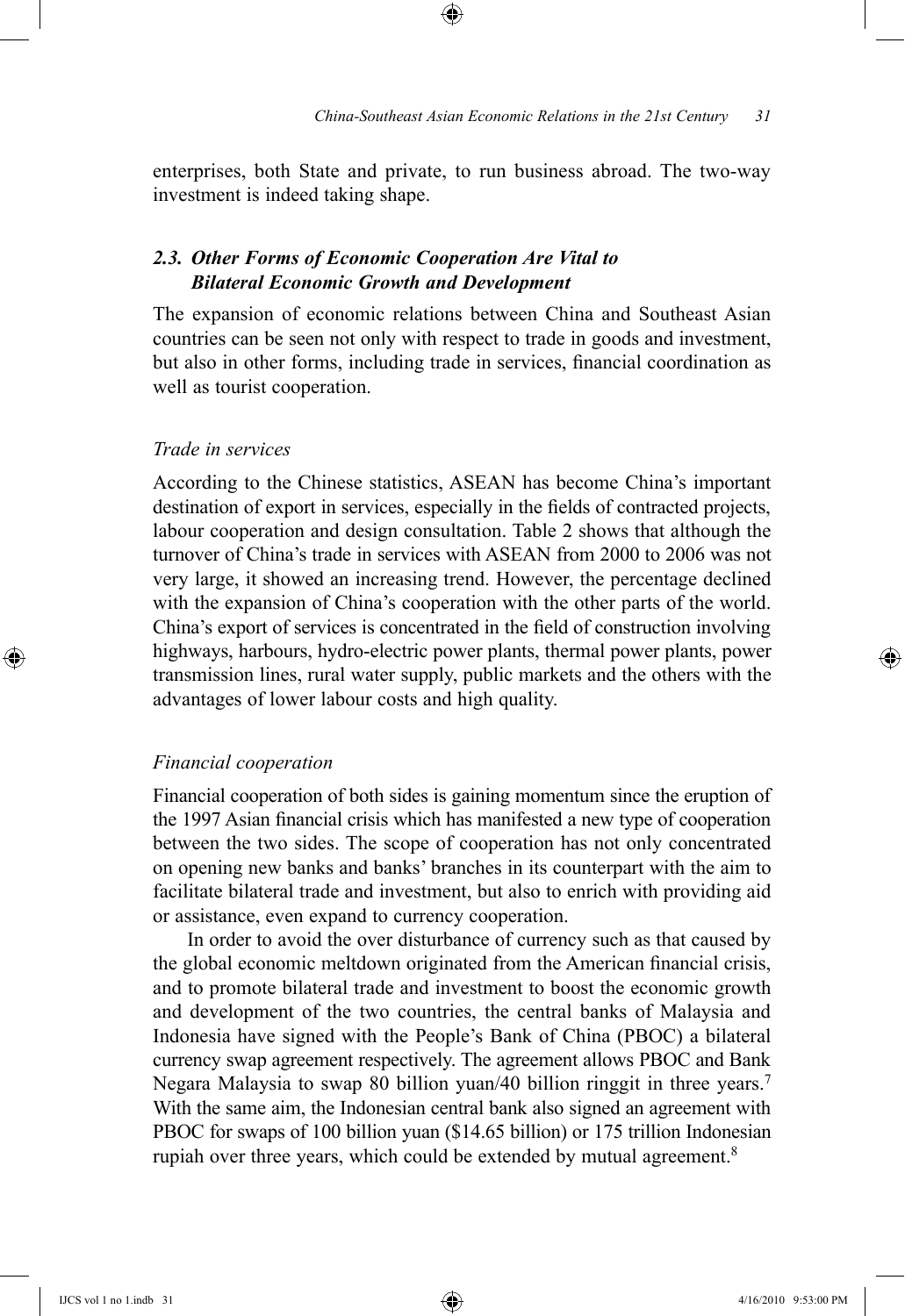Table 2 Turnover of China's Trade in Services with ASEAN, 2000-2006

|      | Table 2 Turnover of China   |                                    | 's Trade in Services with ASEAN, 2000-2006 |                        |       |                        |                            |                        |
|------|-----------------------------|------------------------------------|--------------------------------------------|------------------------|-------|------------------------|----------------------------|------------------------|
|      |                             | Turnover with ASEAN (US\$ billion) |                                            |                        |       |                        | ASEAN's Share in China (%) |                        |
| Year | Total                       | Contracted<br>projects             | cooperation<br>Labour                      | consultation<br>Design | Total | Contracted<br>projects | cooperation<br>Labour      | consultation<br>Design |
|      | 1.92                        | 1.25                               | 0.67                                       | 0.01                   | 17.0  | 14.9                   | 23.7                       | 4.2                    |
| 2001 |                             | $\overline{27}$                    | 0.80                                       | 0.02                   | 17.3  | 14.3                   |                            | 37.8                   |
| 2002 | $2.10$<br>$2.31$            | 1.64                               | 0.66                                       | 0.01                   | 16.1  | 14.6                   | 25.1<br>21.4<br>15.9       | 13.9                   |
| 2003 | 2.30                        | 1.76                               | 0.53                                       | 0.01                   | 13.3  | 12.7                   |                            | 11.0                   |
| 2004 | 2.79                        | 2.23                               | 0.54                                       | 0.02                   | 13.1  | 12.8                   | 14.3                       | 16.8                   |
| 2005 | 3.35                        | 2.86                               | 0.47                                       | 0.02                   | 12.5  | 13.2                   | 9.8                        | 7.5                    |
| 2006 | 4.40                        | 3.88                               | 0.50                                       | 0.03                   | 12.3  | 12.9                   | 9.2                        | 9.2                    |
|      | Source: China Statistical 1 | Yearbook, 1999-2007.               |                                            |                        |       |                        |                            |                        |

 $\bigoplus$ 

 $\overline{\phantom{a}}$ 

 $\bigoplus$ 

 $\bigoplus$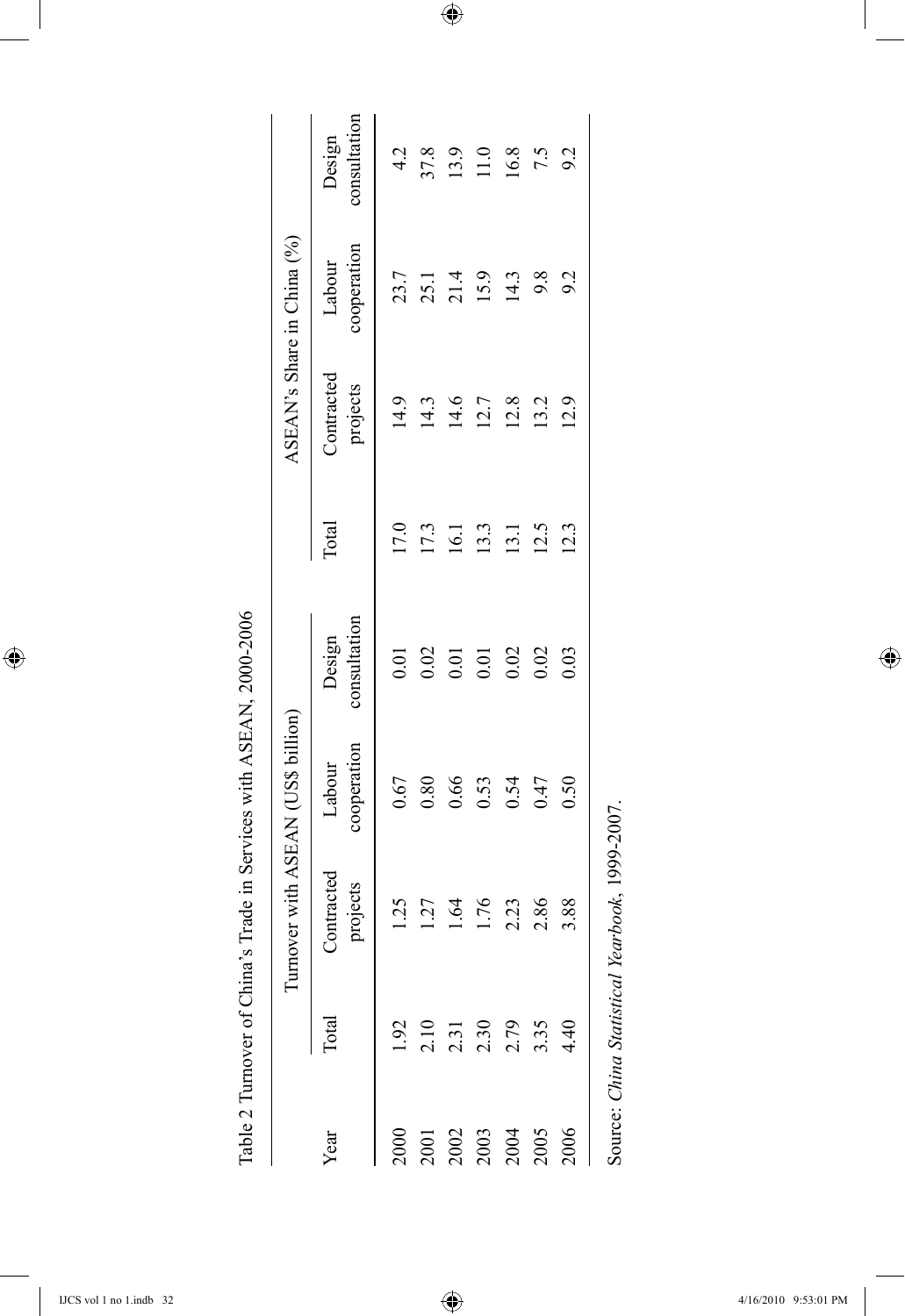In addition to taking an active part in the regional financial cooperation and currency cooperation under the CMI initiative, China has promised to set up a \$10-billion China-Asian investment fund when Premier Wen Jiabao attended the Boao Forum on 19th April 2009 in the southern Chinese province of Hainan. With such encouraging signs, high-level officials and business leaders hope that Asia could ride out the worst financial crisis in decades and lead the recovery in the world.<sup>9</sup>

⊕

#### *Tourist cooperation*

With the signing of various kinds of treaties or memoranda of understanding regarding tourist cooperation between the governments of China and Southeast Asian countries, the tourist industry between the two sides has been growing very rapidly since the beginning of the 21st century. The effect of the linkage of the tourist industry to economic expansion has already been recognized as an engine for economic growth, especially during the period of global economic recession. Table 3 provides the development of tourist cooperation between China and the five ASEAN member countries from 2003-2006.

With the Chinese yuan appreciation, China has declined as a tourist destination for the world including Southeast Asian countries. In recognition of the linkage effects on economic growth and development, the ASEAN countries have adopted various measures to attract Chinese tourists. The

|             | Chinese tourists to ASEAN-5 |      |      |       | ASEAN-5 tourists to China |       |      |       |
|-------------|-----------------------------|------|------|-------|---------------------------|-------|------|-------|
|             | 2003                        | 2004 | 2005 | 2006  | 2003                      | 2004  | 2005 | 2006  |
| Malaysia    | 35.1                        | 55.0 | 35.2 | 43.9  | 59.2                      | 74.2  | 90.0 | 91.0  |
| Singapore   | 56.9                        | 88.0 | 85.8 | 103.7 | 5.0                       | 6.4   | 75.6 | 82.8  |
| Philippines | 3.6                         | 5.4  | 3.3  | 5.2   | 50.9                      | 54.9  | 65.4 | 70.4  |
| Thailand    | 62.4                        | 77.9 | 76.2 | 103.0 | 38.6                      | 46.4  | 58.6 | 59.2  |
| Indonesia   | 4.1                         | 5.1  | 11.2 | 14.7  | 27.5                      | 35.0  | 37.8 | 43.3  |
| Total       | 162.0                       | 2313 | 2117 | 270.9 | 225.9                     | 274 2 | 3273 | 346.7 |

Table 3 Bilateral Tourist Reception of China and ASEAN-5, 2003-2006 (in ten thousand person-times)

Sources: Constructed by author; data from China <*http://www.cnta.com*>, Malaysia <*http://www.statistics.gov.my*>, Singapore <*http://www. singstat.gov.sg*>, the Philippines <*http://www.census.gov.ph*>, Thailand <*http://web.nso.go.th/eng/index.htm*>, and Indonesia <*http://www.bps. go.id/index.shtml*>.

⊕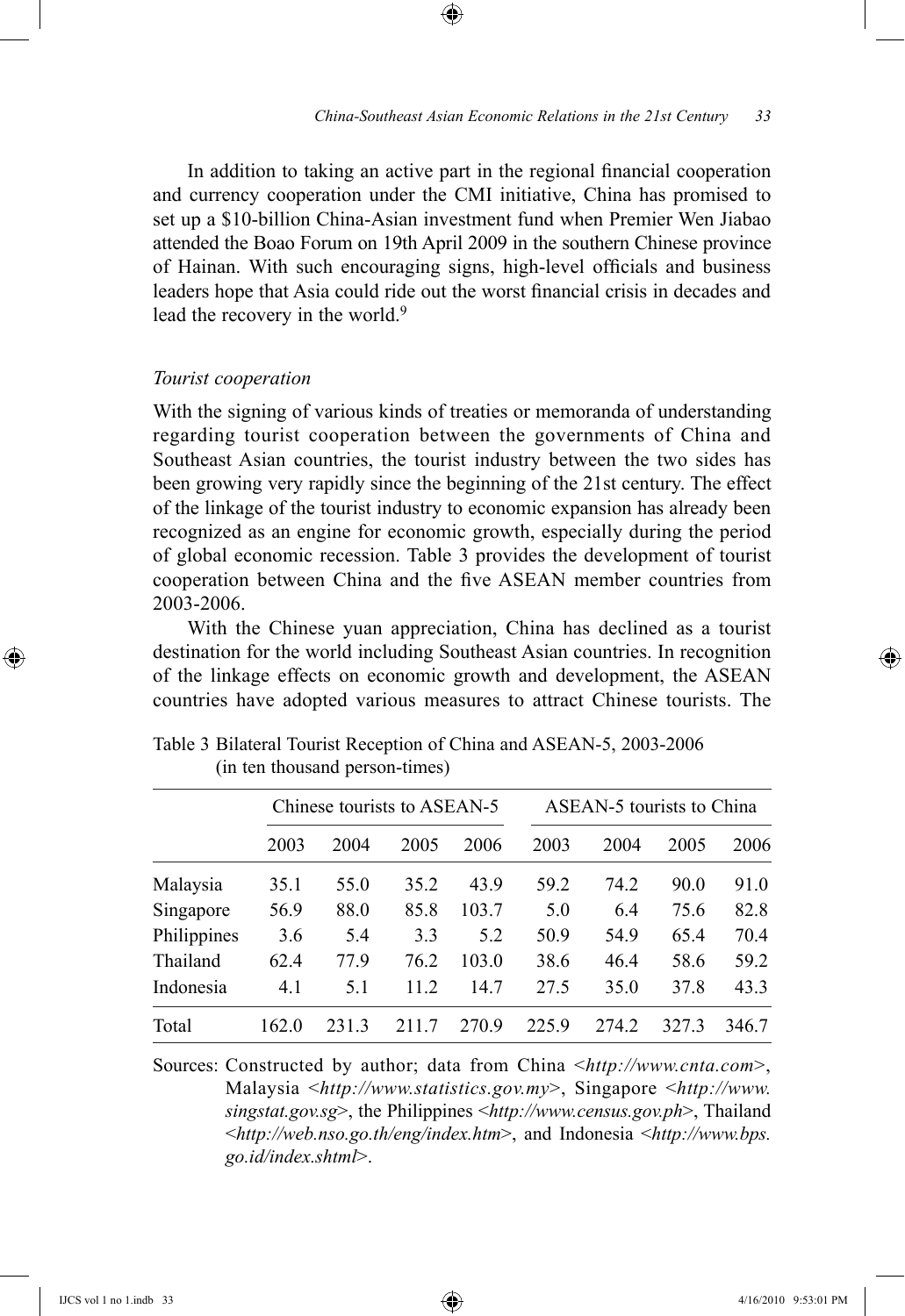Philippine Department of Tourism (PDT) has targeted China as one of the priority markets. In order to catch up with its neighbours, PDT opened the first Philippine tourism office within the Philippine embassy in Beijing on July 18, 2004. The tourism attaché of the Philippine embassy in Beijing deals with tourism and travel-related services.

⊕

### *Aid and assistance*

In addition to the above-mentioned areas of cooperation, China has provided various kinds of aid and assistance to the Southeast Asian countries with no conditions. For the less-developed ASEAN new member countries, China's aid or assistances are mostly devoted to the building of infrastructures such as railroads, highways and the facilities for market access, etc. China provides agricultural technologies and sends Chinese technical personnel to the Philippine-based International Rice Research Institute to provide volunteer training programmes and this has earned admiration of Filipinos.

## **3. Exploring the Driving Forces for the Expansion of China-Southeast Asian Economic Relations**

A proliferation of studies have ascribed the fast expansion of China-Southeast Asian economic cooperation to the Framework Agreement on Comprehensive Economic Co-operation to create the China-ASEAN Free Trade Area within 10 years signed in November 2002, and the Agreement on Trade in Goods and the Agreement on Trade in Services signed by both sides of ASEAN and China in November 2004 and January 2007 respectively afterwards (Zhao, 2007; Vaughn and Morrison, 2006; Lum, Morrison and Vaughn, 2008). Nevertheless, a painstaking study will find that much more important forces are boosting the advancement of bilateral relations.

### *3.1. "Globalization from Above" and "Globalization from Below" Are the Driving Forces in Boosting China-ASEAN Economic Relations*

The first and most important reason for the rapid growth in bilateral trade and investment is the fact that China and most of the ASEAN member countries are members of the WTO, World Bank and International Monetary Fund (IMF), and "globalization from above" and "globalization from below" are the driving forces in boosting China-ASEAN economic relations.10

After fifteen years of tough negotiations on terms and conditions of membership, China was finally admitted to the WTO in November 2001. George W. Bush, the former US president, spoke in a news conference in Beijing on 21st February 2002, "China, as a full member of the WTO, …

⊕

↔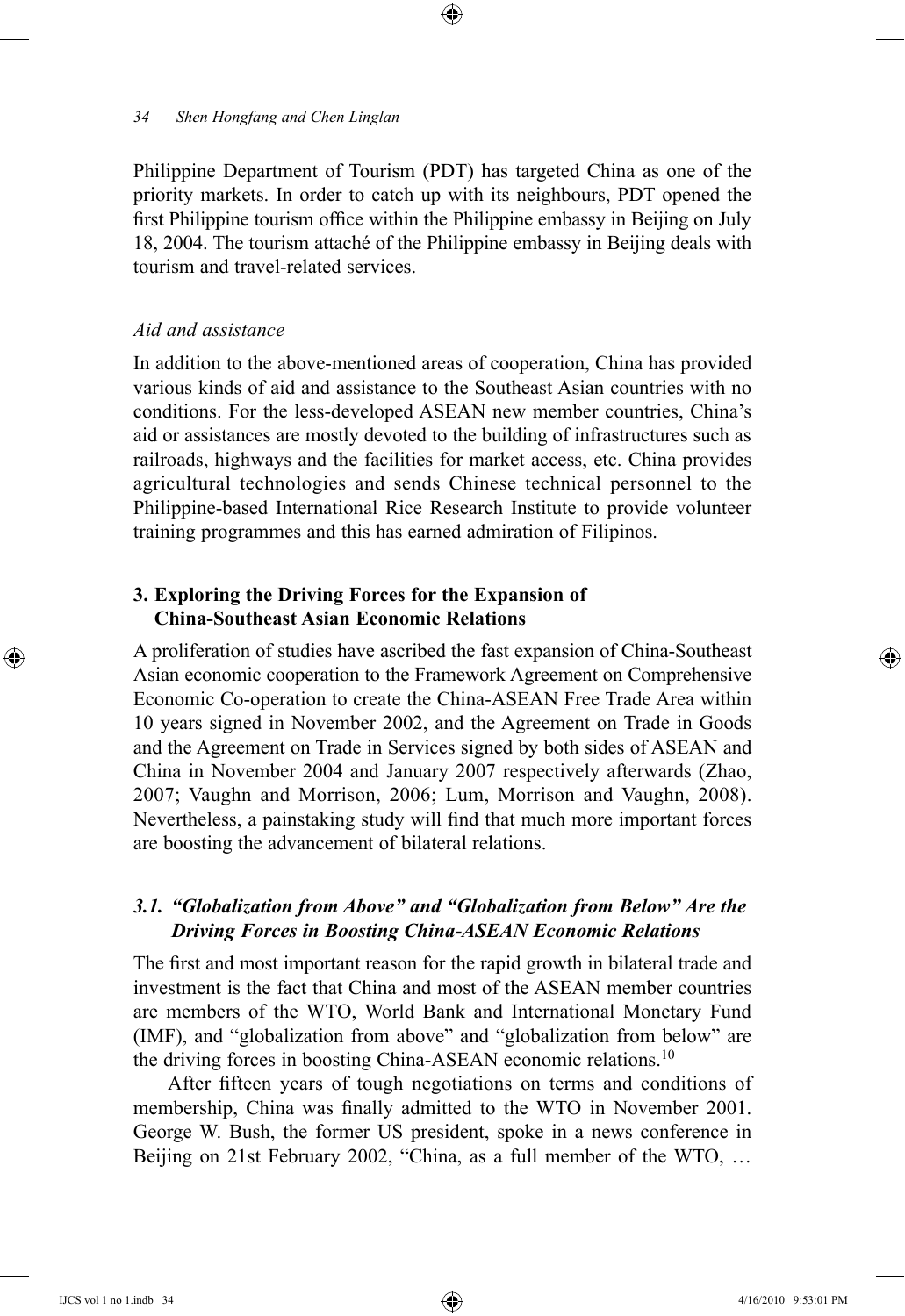will have the right and responsibility to fashion and enforce the rules of open trade" (Chan, 2002). China's membership of the WTO carries heavy duties and responsibilities which were laid down in detail in a legal document some 900 pages long. There are some commitments directly related to the opening of foreign investment, cited as follows:

⊕

To allow all its enterprises to import and export all goods, and trade with them throughout the customs territory with limited exceptions, within three years of accession; to stop maintaining or introducing any export subsidies on agricultural products; many of the restrictions that foreign companies have at present in China will be eliminated or considerably eased after a three-year phase-out period. China has to adopt non-discriminatory practices and to increase transparency in business transactions in accordance with WTO rules and regulations.

As China has completed its transitional period as a WTO member at the end of 2006 after its five years in the WTO, China's entrepreneurs (including the joint ventures, state corporations and small and medium enterprises) could have easy access to the world market, but China's domestic market has also already been opened widely to the world. This has brought opportunities to merchants and entrepreneurs of China and the world, as the average statutory tariff rates in China dropped sharply after China's accession to WTO with the tariff rates, simple and weighted, of all products dropped from 16.6 per cent and 12.0 per cent in 2001 to 9.8 per cent and 6.8 per cent respectively in 2006. Of these, primary products dropped from 21.6 per cent and 17.7 per cent to 13.2 per cent and 3.6 per cent respectively, and manufactures from 16.2 per cent and 13.0 per cent to 9.5 per cent and 6.9 per cent (Ianchovichina and Martin, 2004). Taking advantage of geographical contiguity, the trade of both sides increased.

Except Laos, the nine ASEAN member countries have all joined the WTO. Although Myanmar, Brunei and Cambodia have not been active in the WTO, the ASEAN-5 (Singapore, Malaysia, Thailand, the Philippines and Indonesia) are relatively well integrated into the WTO, and take an active part in WTO committees and working groups although in the multilateral track. They are also applying the tariff level which they have pledged while accepting as members of the WTO. The simple average applied rate for Singapore is zero, while those for Malaysia, Thailand, Indonesia and the Philippines are 9.2 per cent, 16 per cent, 7.3 per cent and 5 per cent respectively (Sally, 2004).

Benefiting from the liberalization and facilitation of trade and investment through the government's efforts of de-institution, various kinds of corporations, including multinational enterprises (MNEs) and transnational corporations (TNCs) as well as national trading or investment corporations, whether big, small or medium, are plunging into cross-border economic

⊕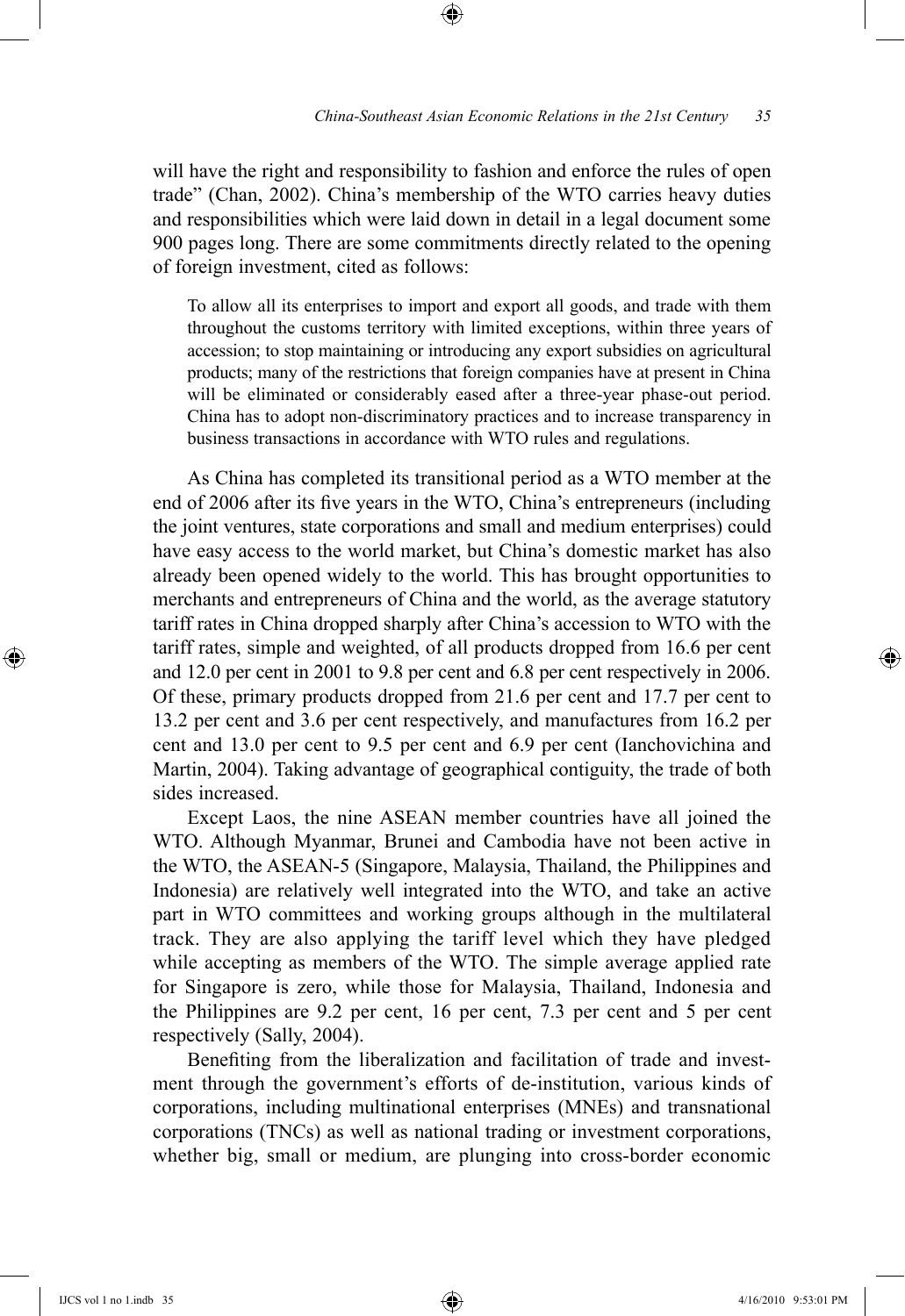activities that increase rapidly the value of the bilateral trade and crossinvestment between China and Southeast Asian countries. They are the major driving forces "from below" in boosting China-ASEAN economic relations in the process of searching for sites of sources and markets and in pursuit of the best and cheapest products throughout the region with an aim to get the maximum profit.

⊕

### *3.2. Various Kinds of Regional Economic Cooperation Are Playing an Important Role in the Expansion of Bilateral Relations*

The first and foremost factor might be the implementation of the China-ASEAN Free Trade Area (CAFTA) mentioned by many scholars both at home and abroad (Zhao, 2007; Lum, Morrison and Vaughn, 2008; Vaughn, 2006). However, one might overestimate the efficiency of CAFTA if one gives attention to the regulation covering the Rules of Origin (ROO) in the China-ASEAN Free Trade Agreement, which is in fact a stumbling block, or a barrier in the facilitation of the bilateral trade between China and ASEAN at this moment.

As a vital component in bilateral economic treaties including CAFTA, the Rules of Origin is a measure that sets the condition under which a good is considered to have origin in a partner country with at least 40 per cent local content requirement, referring to both a single country and cumulative ASEAN content. If a product does not satisfy the ROO criteria then it is deemed to be originating from a third country and cannot be traded under the CAFTA. Though this is done to prevent non-members of CAFTA from taking advantage of differential external tariff rates imposed by both sides, it adds a lot of workloads and needs painstaking efforts to coordinate with the customs from both sides actually augmenting the costs of the enterprises. Some fieldworks and interviews did in China, particularly in Xiamen of Fujian Province, showed that Xiamen entrepreneurs have paid little attention to ROO. The latest figure from China's Ministry of Commerce has also confirmed that though the number of forms regarding the ROO issued by China's related institution and the contracts signed involving ROO have increased by 33.2 per cent and 12.1 per cent respectively from January to April 2009 in comparison with the same period of previous year, the value of Chinese exports to ASEAN covering ROO in 2009 was only 6.4 per cent, an increase of 1.9 per cent of that of 2008.<sup>11</sup>

Border trade and sub-regional cooperation actually play a key role in improving China-ASEAN economic relations. For instance, the cooperation of China with the other six Mekong countries started in 1992 under the mechanism of the Asian Development Bank has expanded to the construction of infrastructures, exploration and management of water conservancy,

⊕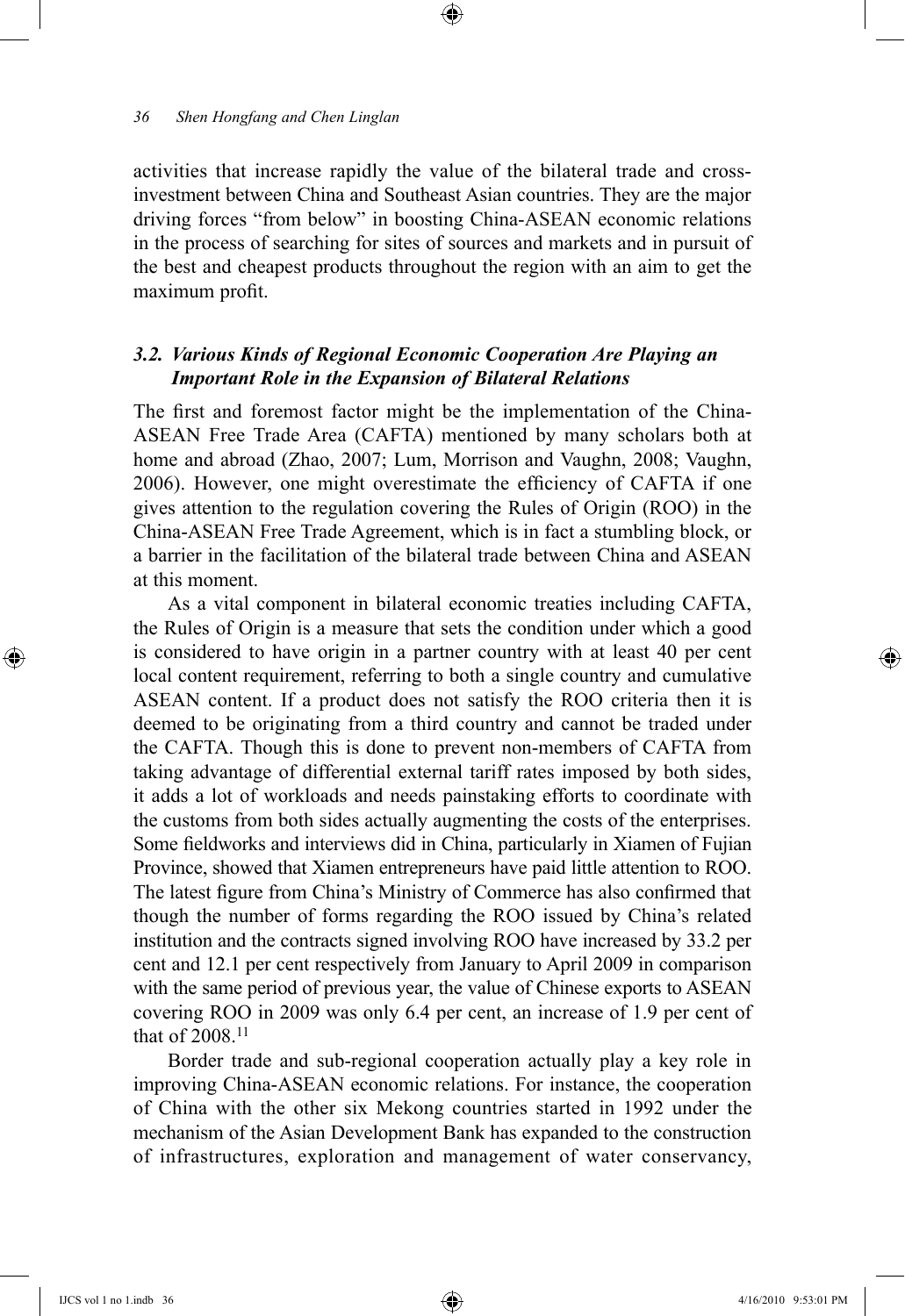agricultural cooperation, environmental protection, trade and investment cooperation, development of human resources, and tourist cooperation. GMS countries are the first choice for the Chinese investors from southern China to invest abroad.

⊕

Some new models of cooperation have greatly encouraged transnational investment, such as the China-Singapore Suzhou Industrial Park (CS-SIP), one of the bases of Singapore's trans-border industrialization which was officially launched on May 12, 1994. The Singapore model, as applied to CS-SIP, envisaged a large-scale project to facilitate institutional innovation, with autonomy from the aspects of local government control and investment in administrative practices or software development. After several years of construction, investments began to pour in. By the year 2006, CS-SIP has attracted over 1300 foreign companies and 6500 domestic companies, accounting for a cumulative contractual foreign investment of US\$15 billion and cumulative contractual domestic investment of RMB30 billion. Its tenant profile includes not only Singaporean and Chinese investors but also a significant proportion of American and European investors (including 50 Fortune 500 companies), with some 73 per cent of the investments directed into electronics, information technology and other high-tech segments.

# *3.3. "Good Neighbour" Diplomacy Implemented by Chinese Government Has also Brought about Direct and Positive Implications for China-ASEAN Bilateral Economic Contacts*

At the first ASEAN+3 summit held in Malaysia in December 1997, China and the Southeast Asian countries agreed to "promote good neighborly and friendly relations, increase high-level exchanges, strengthen the mechanism of dialogue and cooperation in all areas to enhance understanding and mutual benefit."12 Since that time, China has made great efforts to demonstrate its good neighbourliness and friendship to the countries of Southeast Asia. In the economic aspect, the Chinese government advanced and signed with ASEAN the framework of China-ASEAN Free Trade Area with the intention to let ASEAN countries enjoy economic benefits earlier than other developed countries after its WTO entry. With the reluctance of the small and medium private enterprises investing abroad, the State-owned companies and corporations or the private consortiums which have some official background or have close relations with the government are actually taking the lead in answering the call even at a loss while trading with or investing in China's neighbouring countries.

Taking Chinese investment in the Philippines as an example, except for the Manila Branch of the Bank of China and the China Commodity Inspection Corporation, there are 24 big State-owned or private corporations

⊕

♠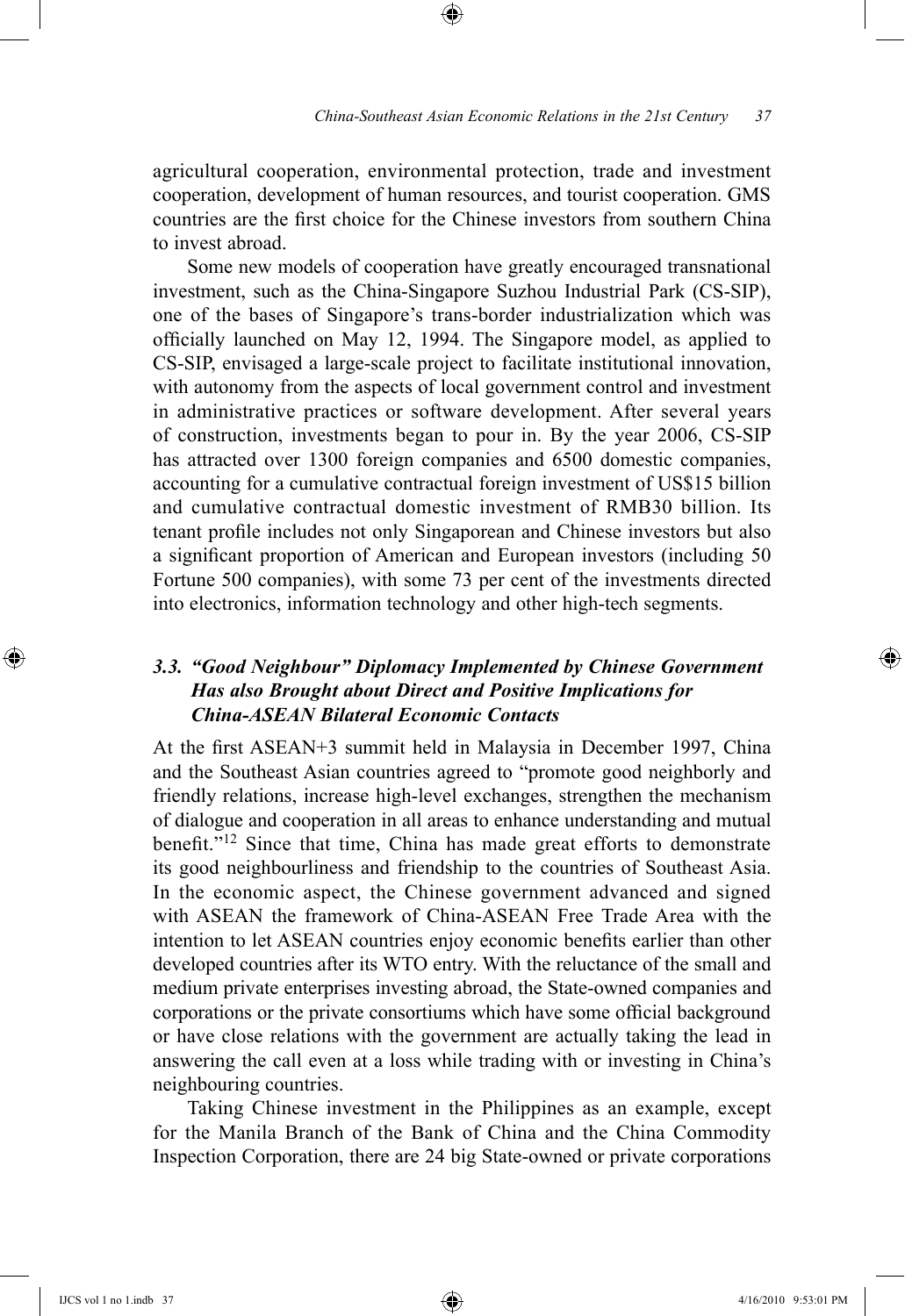breaking their way to invest in the Philippines in just the recent years, listed as follows:13

⊕

- 1. Geo-Engineering Corporation
- 2. China Kuang Ye Non-Ferrous Metal Ltd. Liability Co. Phil.
- 3. China Electric Power Technology Import & Export Corp.
- 4. China Harbour Engineering Company (Group)
- 5. China International Water & Electric Corp.
- 6. China CAMC Engineering Co. Ltd.
- 7. China National Technical Import and Export Corp.
- 8. China Non-Ferrous Metal Industries Foreign-Engrng & Construction Co. Ltd.
- 9. China Road & Bridge Corporation
- 10. China Shipping Manila Agency Inc.
- 11. China Southern Airline.
- 12. China State Construction Engineering Corp.
- 13. China Wuyi Co. Ltd. (Phils)
- 14. COSCO Philippines Shipping Inc.
- 15. Dalian Bingshan Grp. Import & Export Co. Ltd.
- 16. Huaxia Motor MFG. & Trading Corp.
- 17. Harbin Power Engineering Corp.
- 18. Holley Int'l Phil. Office
- 19. Hunan Road & Bridge Construction Group Corp.
- 20. Huawei Technologies Phils. Inc.
- 21. Philippines Dong Yun Platemaking Corp.
- 22. TCL Sun Inc.

⊕

- 23. Xian Electric Engineering Co. Ltd.
- 24. ZTE Corporation

Chinese investment has made up the shortage of Philippine FDI caused mostly by its domestic political instability. COSCO Philippines Shipping Inc. is going to invest US\$3.6 billion in the Philippines as this might be the "political assignment" assigned by the central government of China. It is a fact that doubts would arise whether such kind of investment could be sustainable.

### **4. Problems and Future Challenges**

### *4.1. Problems in China-Southeast Asian Economic Relations*

In spite of the rapid expansion of China-Southeast Asian economic relations, many problems exist and will continue to be discovered if more careful studies are undertaken.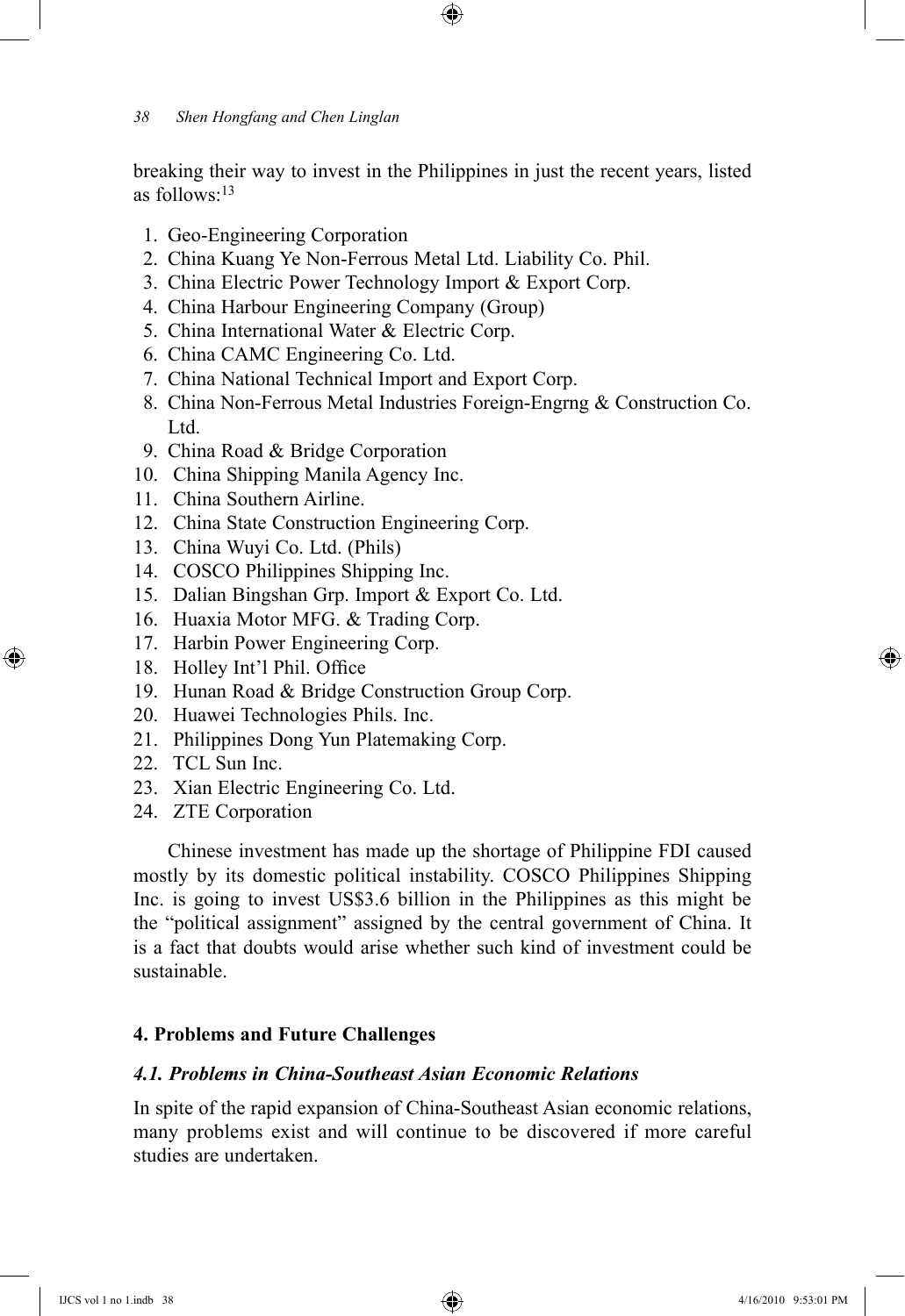Firstly, unbalanced structure exists in both the areas of trade and investment. Singapore, Malaysia and Thailand are the major trading partners of China; they occupied about 2/3 of the total value of China-ASEAN trade, with the percentages of 66.3 per cent, 65.6 per cent, 65.7 per cent and 63.3 per cent respectively in the years of 2004, 2005, 2006 and 2007. China's trade turnover with the rest of seven ASEAN member countries was only about 1/3 (Table 4).

⊕

Not only Southeast Asian investment in China, whether in the form of contracted amount or utilized amount, is small, the major source of investment actually comes from Singapore. Malaysia and Thailand are in the second and third places. The investments from other ASEAN countries are very small that can even be neglected according to China's official statistics (Table 5). Taking into account the investment-led trade, one can understand that the expansion of China-Southeast Asian bilateral trade is in fact brought about by the intertrade within the corporations of Sin-Ma-Thai set in China.

Secondly, a lot of trade between China and the region is often double counted, and the value is exaggerated, especially for those intra-industrial goods containing electronic products, crossing borders more than one time. This double counting is estimated to be as high as 30 per cent of the total trade between China and the ASEAN member countries. In the China-Singapore trade, entrepot trade accounts for 46 per cent of China's export to Singapore, 40 per cent of Singapore's export to China (Sheng, 2007; Percival, 2007). Lacking training and good services in evaluating whether the products are 40 per cent using the native materials as required under CAFTA, some exporters took advantage of the low tariff rates, thus expanded illegally the bilateral trade. Adding to this, taking into account China's total trade expansion after its accession to the WTO, the percentage of the turnover of China-ASEAN trade in the total trade of China with the world has been stable at around 7.2 per cent to 7.7 per cent from 2002 to 200714, and one could imagine that the bilateral trade which ought to be beneficial to the livelihood of the people is virtually decreasing.

Thirdly, analysis of the structures of China's imports and exports with ASEAN countries showed that the relationship is not the one of the colonial nature, which has shown the feature of horizontal division of labour. The five major imports of China from ASEAN are: integrated circuit, computers, plastic, crude oil or edible oil, and rubber in 2003, 2005 and 2007. In the same period, the five major exports of China are: textiles, finished oil products, steel or plastic, computers, grain or costume. Nevertheless, at least three major commodities overlapped in import and export will again raise the questions of sustainability when taking into consideration the interference by the Chinese government in trade with its neighbouring countries. Free trade pact of "earlier heavies" concluded by the government of Thailand in

⊕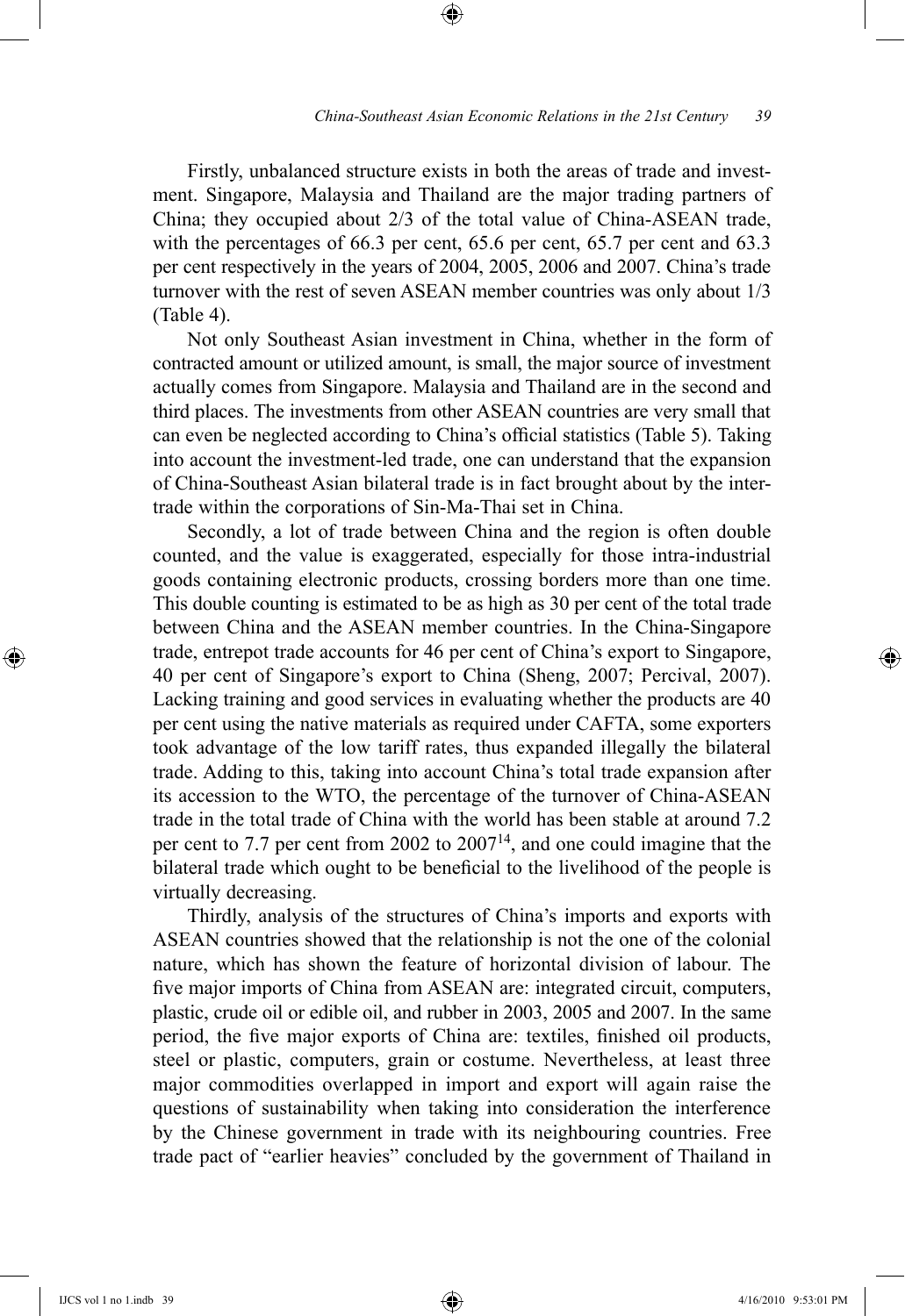|                |           | 2003      |          |                     | 2004     |           |
|----------------|-----------|-----------|----------|---------------------|----------|-----------|
|                | Total     | Export    | Import   | Total               | Export   | Import    |
| China in total | 85120729  | 43837082  | 41283647 | 115479162           | 59336863 | 56142299  |
| Brunei         | 34616     | 3389      | 31227    | 29894               | 4789     | 25105     |
| Myanmar        | 107724    | 90771     | 16953    | 114549              | 93859    | 20690     |
| Cambodia       | 32065     | 29465     | 2600     | 48243               | 45250    | 2993      |
| Indonesia      | 1022905   | 448075    | 574830   | 1348050             | 625686   | 722364    |
| Laos           | 10943     | 9823      | 1120     | 11353               | 10088    | 1265      |
| Malaysia       | 2012782   | 614115    | 1398667  | 2626112             | 808677   | 1817435   |
| Philippines    | 940011    | 309381    | 630630   | 1332783             | 426893   | 905890    |
| Singapore      | 1935228   | 886853    | 1048375  | 2668392             | 1268729  | 1399663   |
| Thailand       | 1265529   | 382823    | 882706   | 1734321             | 580157   | 1154164   |
| Vietnam        | 463432    | 317852    | 145580   | 674280              | 426084   | 248196    |
|                |           | 2005      |          |                     | 2006     |           |
|                | Total     | Export    | Import   | Total               | Export   | Import    |
| China in total | 142207194 | 76195341  | 66011853 | 176068645           | 96907284 | 79161361  |
| Brunei         | 26087     | 5314      | 20773    | 31494               | 9963     | 21531     |
| Myanmar        | 120925    | 93485     | 27440    | 146007              | 120742   | 25265     |
| Cambodia       | 56333     | 53603     | 2730     | 73289               | 69780    | 3509      |
| Indonesia      | 1678790   | 835037    | 843753   | 1905709             | 945031   | 960678    |
| Laos           | 12893     | 10338     | 2555     | 21837               | 16872    | 4965      |
| Malaysia       | 3070253   | 1060635   | 2009618  | 3711229             | 1353735  | 2357494   |
| Philippines    | 1755765   | 468763    | 1287002  | 2341260             | 573833   | 1767427   |
| Singapore      | 3314870   | 1663226   | 1651644  | 4085431             | 2318538  | 1766893   |
| Thailand       | 2181116   | 781930    | 1399186  | 2772660             | 976417   | 1796243   |
| Vietnam        | 819582    | 564390    | 255192   | 995054              | 746463   | 248591    |
|                |           | 2007      |          |                     | 2008     |           |
|                | Total     | Export    | Import   | Total               | Export   | Import    |
| China in total | 217383301 | 121801452 | 95581850 | 256163205 142854571 |          | 113308634 |
| Brunei         | 35488     | 11273     | 24216    | 21843               | 12956    | 8887      |
| Myanmar        | 206204    | 169098    | 37106    | 262601              | 197846   | 65755     |
| Cambodia       | 93281     | 88173     | 5019     | 113335              | 109443   | 3891      |
| Indonesia      | 2500895   | 1261143   | 1239752  | 3152141             | 1719162  | 1432978   |
| Laos           | 26244     | 17741     | 8503     | 41552               | 26815    | 14738     |
| Malaysia       | 4639808   | 1769058   | 2870750  | 5346945             | 2137527  | 3209419   |
| Philippines    | 3061574   | 750005    | 2311569  | 2857957             | 907788   | 1950168   |
| Singapore      | 4715686   | 2963805   | 1751882  | 5243661             | 3230021  | 2013540   |
| Thailand       | 3463901   | 1197447   | 2266454  | 4125287             | 1560539  | 2564748   |
| Vietnam        | 1511746   | 1190150   | 321596   | 1946450             | 1512151  | 434299    |

Table 4 Trade Value of China and ASEAN-10 Member Countries, 2003-2008 (US\$ ten thousand)

 $\bigoplus$ 

Sources: China Customhouse, data of 2003-2007 quoted from *China Commerce Yearbook*, published by *China Commerce Yearbook* Editor Committee in 2004, 2005, 2006, 2007, 2008; data of 2008 quoted from *International Trade* (Beijing), No. 2, 2009: 70.

 $\bigoplus$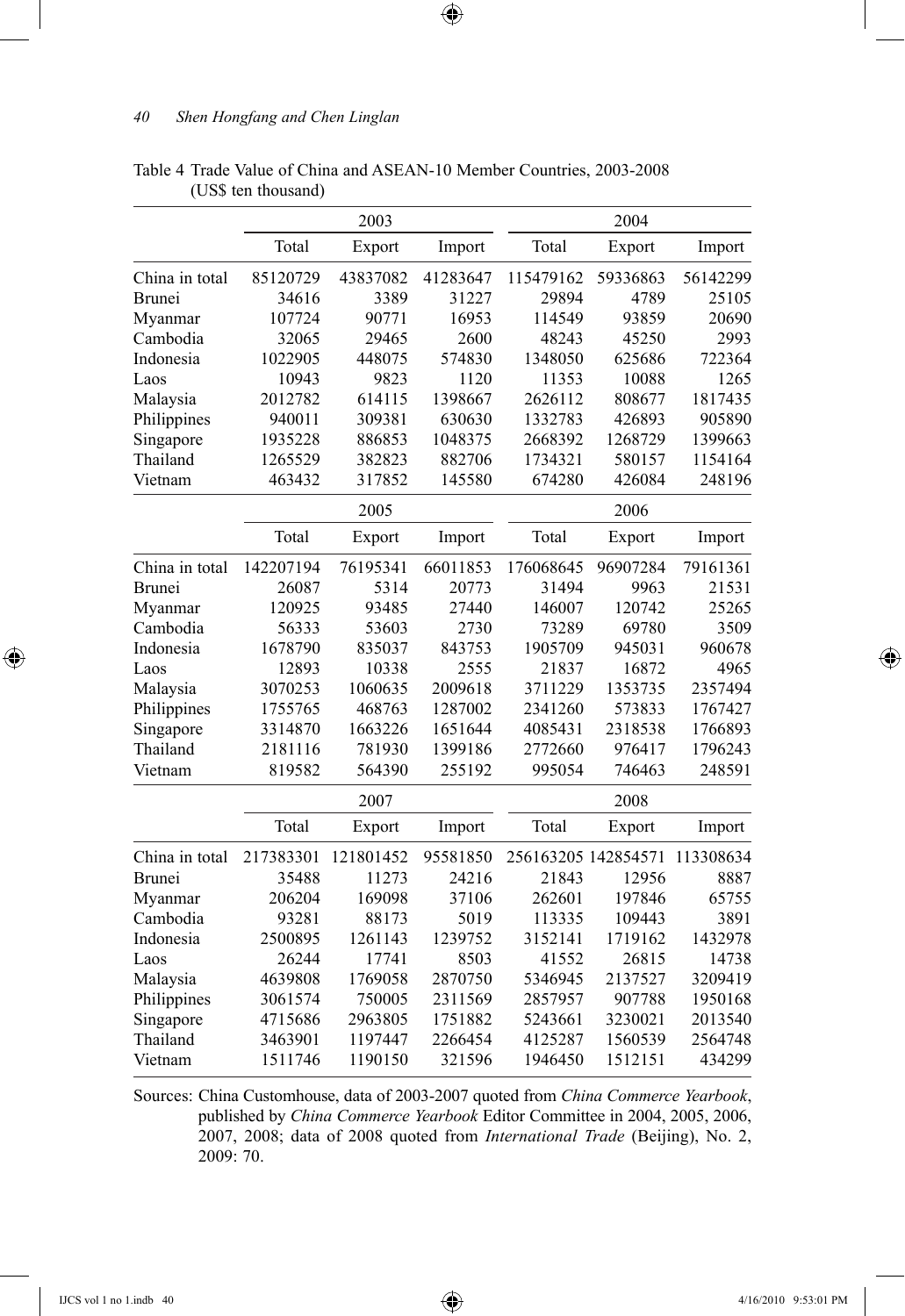$\bigoplus$ 

|                |                       |                    | 2005                    |                    |                    |                 |  |  |  |
|----------------|-----------------------|--------------------|-------------------------|--------------------|--------------------|-----------------|--|--|--|
|                | Number of<br>Projects | Increase<br>$(\%)$ | China's Total<br>$(\%)$ | Utilized<br>Amount | Increase<br>$(\%)$ | Total<br>$(\%)$ |  |  |  |
| China in total | 44109                 | 0.81               | 100                     | 7240569            | 19.42              | 100             |  |  |  |
| Indonesia      | 128                   | 4.92               | 0.29                    | 8676               | $-16.99$           | 0.12            |  |  |  |
| Malaysia       | 371                   | 5.4                | 0.84                    | 36139              | $-6.14$            | 0.5             |  |  |  |
| Philippines    | 190                   | $-21.16$           | 0.43                    | 18890              | $-19.01$           | 0.26            |  |  |  |
| Singapore      | 1217                  | $-4.85$            | 2.76                    | 220432             | 9.77               | 3.04            |  |  |  |
| Thailand       | 147                   | $-9.26$            | 0.33                    | 9590               | $-46.33$           | 0.13            |  |  |  |
|                |                       |                    | 2006                    |                    |                    |                 |  |  |  |
|                | Number of             | Increase           | China's Total           | Utilized           | Increase           | Total           |  |  |  |
|                | Projects              | $(\%)$             | (%)                     | Amount             | (%)                | $(\%)$          |  |  |  |
| China in total | 41485                 | $-5.76$            | 100                     | 6946761            | $-4.06$            | 100             |  |  |  |
| Indonesia      | 115                   | $-10.16$           | 0.28                    | 10068              | 16.04              | 0.14            |  |  |  |
| Malaysia       | 336                   | $-9.43$            | 0.81                    | 39348              | 8.88               | 0.57            |  |  |  |
| Philippines    | 147                   | $-22.63$           | 0.35                    | 13434              | $-28.88$           | 0.19            |  |  |  |
| Singapore      | 1189                  | $-2.3$             | 2.87                    | 226046             | 2.55               | 3.25            |  |  |  |
| Thailand       | 108                   | $-26.53$           | 0.26                    | 14482              | 51.01              | 0.21            |  |  |  |
|                |                       | 2007               |                         |                    |                    |                 |  |  |  |
|                | Number of             | Increase           | China's Total           | Utilized           | Increase           | Total           |  |  |  |
|                | Projects              | $(\%)$             | $(\%)$                  | Amount             | $(\%)$             | $(\%)$          |  |  |  |
| China in total | 37892                 | $-8.69$            | 100                     | 8352089            | 14.86              | 100             |  |  |  |
| Indonesia      | 68                    | $-40.87$           | 0.18                    | 13441              | 25.79              | 0.16            |  |  |  |
| Malaysia       | 285                   | $-15.18$           | 0.75                    | 39725              | $-11.96$           | 0.48            |  |  |  |
| Philippines    | 83                    | $-43.54$           | 0.22                    | 19532              | 37.29              | 0.23            |  |  |  |
| Singapore      | 1059                  | $-10.93$           | 2.79                    | 318457             | 29.3               | 3.81            |  |  |  |
| Thailand       | 79                    | $-26.85$           | 0.21                    | 8948               | -39.78             | 0.11            |  |  |  |
|                |                       | 2008               |                         |                    |                    |                 |  |  |  |
|                | Number of             | Increase           | China's Total           | Utilized           | Increase           | Total           |  |  |  |
|                | Projects              | $(\%)$             | $(\%)$                  | Amount             | $(\%)$             | $(\%)$          |  |  |  |
| China in total | 27514                 | $-27.35$           | 100                     | 9239544            | 23.58              | 100             |  |  |  |
| Indonesia      | 45                    | $-33.82$           | 0.16                    | 16725              | 24.43              | 0.18            |  |  |  |
| Malaysia       | 219                   | $-23.16$           | 0.8                     | 24696              | $-37.83$           | 0.27            |  |  |  |
| Philippines    | 51                    | $-38.55$           | 0.19                    | 12687              | $-35.05$           | 0.14            |  |  |  |
| Singapore      | 757                   | $-28.52$           | 2.75                    | 443529             | 39.27              | 4.8             |  |  |  |
| Thailand       | 56                    | $-29.11$           | 0.2                     | 12921              | 44.4               | 0.14            |  |  |  |

#### Table 5 ASEAN-5's Investments in China, 2005-2008 (US\$ ten thousand)

Sources: Data of 2005-2007 quoted from *China Commerce Yearbook*, published by *China Commerce Yearbook* Editor Committee in 2006, 2007, 2008; data of 2008 quoted from *International Trade* (Beijing), No. 2, 2009: 69.

 $\bigoplus$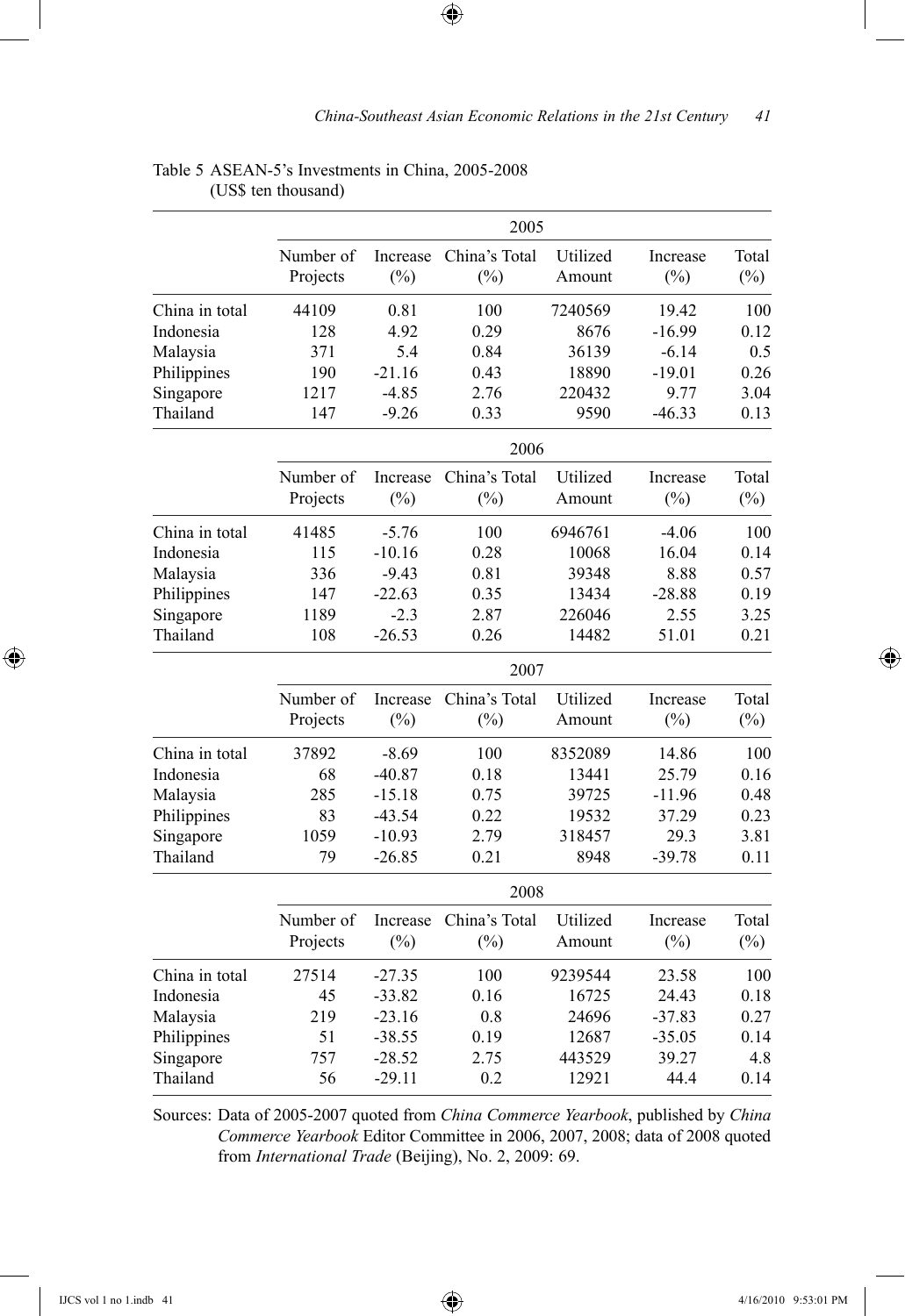2003 was considered an experimental arrangement of CAFTA, and both sides agreed that tariffs on more than 200 items of vegetables and fruits would be immediately eliminated. Under the agreement, Thailand would export tropical fruits to China while winter fruits from China would be eligible for the zerotariff deal. The expectations of mutual benefit evaporated after a few months, however, with Thai and Chinese commentaries admitting that both China and Thailand got a bad deal.

⊕

Last but not least, due to the lack of knowledge of the political complexion of Southeast Asian countries, or the neglect of the natural order, some of the China's aid and assistances to Southeast Asian countries though without conditions and maintaining "non-interference in domestic affairs" have not reached the original goal of having good relations with, and bringing peace and prosperity to China's neighbouring countries. On the contrary, some foreign aid experts, non-government organizations (NGOs) and local people have criticized Chinese aid for failing to promote democracy, sustainable development and environmental conservation (Lum, Morrison and Vaughhn, 2008). Chinese labour has somewhat not been very much welcome by its neighbouring countries, and has sometimes even been met with resistance of the local people in some of the Southeast Asian countries who regarded it as a threat to local employment. Some of China's State-owned companies could not accommodate well with local conditions while investing in Southeast Asian countries.

## *4.2. Opportunities and Challenges of China's Economic Adjustment and a Large-scale Industrial Restructuring and Rejuvenation Programme under the Context of Global Economic Recession*

Global economic meltdown has put China's economic growth and development in a critical moment confronting severe challenges. In facing the resurgence of global trade protectionism worldwide, particularly led by the US, China has set its mind to readjust its economic development strategies. While consolidating and strengthening the position of agriculture as the foundation of the economy, and accelerating and promoting energetically the transformation of the pattern of development, China is starting to launch a large-scale industrial restructuring and rejuvenation programme for ten key industries such as the automobile, steel, shipbuilding, petrochemical, textile, nonferrous metal, equipment manufacturing, information technology, modern logistics, and light industry. China decides to make energetic efforts for progress and innovation in science and technology to promote the development of high-tech industrial clusters and cultivate new economic growth areas.

The re-emergence of global trade protectionism led by the US, the former bugler of global trade liberalization and facilitation and the economic

⊕

↔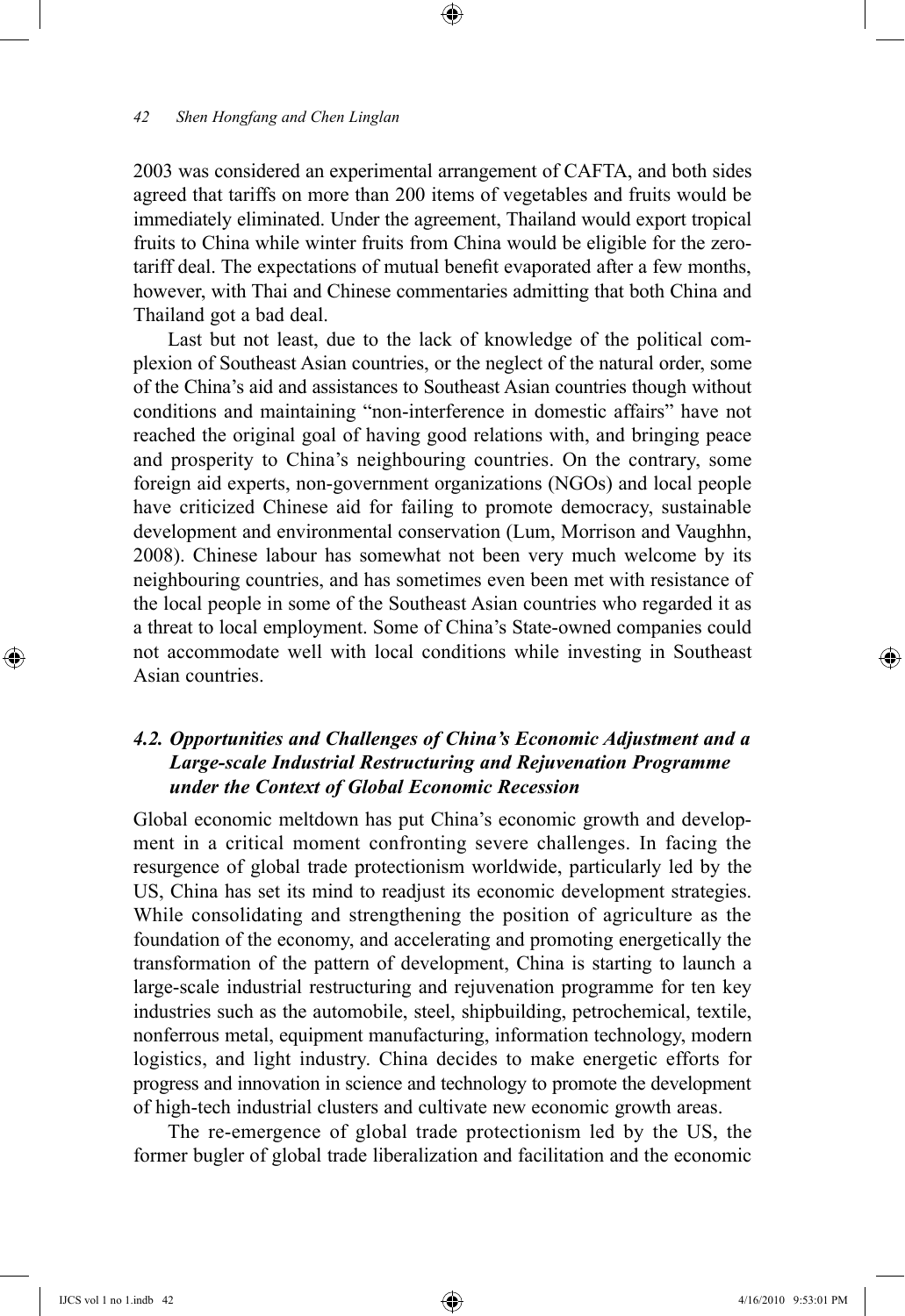calamity occurred due to the over innovation in finance have warned again the Chinese government should attach importance on two markets, i.e. both the home market and the foreign market, and two kinds of resources, i.e. the foreign and the domestic. The direct impact of the crisis on unemployment in an unprecedented scale has also urged the Chinese government to put job creation and people's livelihood at the top of the agenda.

⊕

The adjustment of China's economic development strategies and the launching of the industrial restructuring and rejuvenation programme for ten key industries will indubitably affect the trade and investment structures of China and Southeast Asian countries, as well as the overall economic cooperation of the two sides and will bring about both challenges and opportunities to the Southeast Asian countries.

### **Notes**

⊕

- This is the revised version of a paper presented as the keynote address for the international conference "China's Future: Pitfalls, Prospects, and the Implications for ASEAN and the World" organized by the Institute of China Studies, University of Malaya, 5th-6th May 2009. The authors are grateful to the director of the Institute of China Studies, Associate Professor Emile Kok-Kheng Yeoh, for his kind invitation.
- 1. China Ministry of Commerce, quoted from the Economic and Commercial Counselor's Office of the Embassy of Malaysia, 2009-03-19.
- 2. Ranking for 2006 was not available.
- 3. China's Ministry of Commerce, quoted from *International Trade*, No. 2, 2009.
- 4. Data compiled from the respective ASEAN central banks and central statistics offices.
- 5. Data compiled from the respective *China Statistical Yearbook*, 1994-2007, and *World Investment Report 2007*.
- 6. China News Agency, April 10, 2009. <*http://news.sohu.com/20090410/ n263303579.shtml*>
- 7. "China's central bank signs currency swap agreement with Malaysia". <*http:// waiyu.kswchina.com/jryy/zh/yd/459190.html*>
- 8. Source: Xinhua, 2009-03-24.
- 9. "Boao Forum for Asia wraps up" (*chinadaily.com.cn*). <*http://www.chinadaily. com.cn/china/2009-04/20/content\_7695435.htm*>
- 10. The convergence pressures for liberalization and facilitation of trade and investment stemmed from three major international institutions, IMF, World Bank and WTO, as well as the US Treasury, could be regarded as the forces of "economic globalization from above". The forces of "economic globalization from below" stand for international market actors including transnational corporations and domestic enterprises.
- 11. "China's enterprises using actively the preferential policies of China ASEAN Free Trade Area", *Global Business*, May 22, 2009. <*http://www.unsbiz.com*>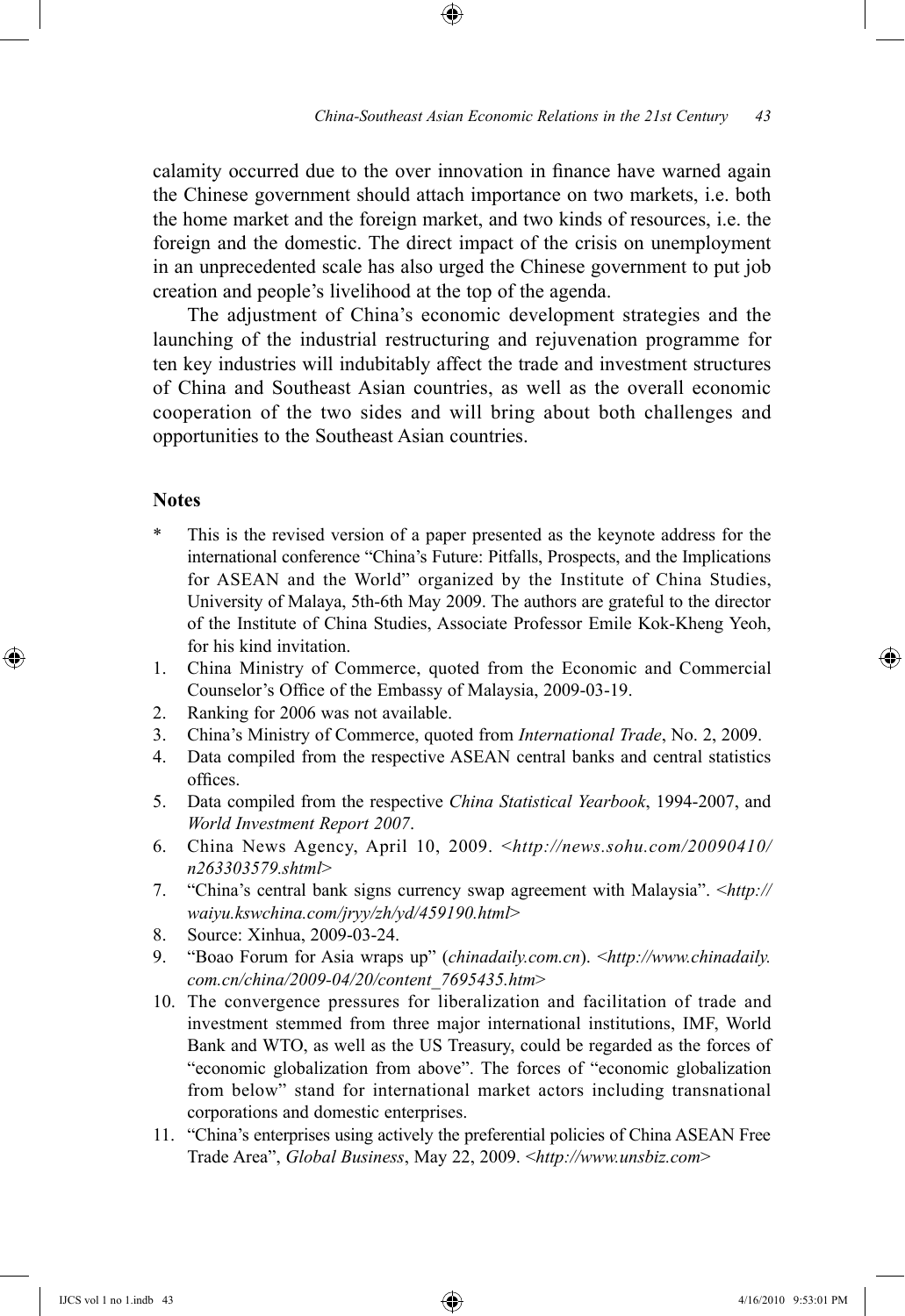- 12. "Joint Statement of the Meeting of the Heads of State/Government of the Member States of ASEAN and the President of People's Republic of China", 17th December 1997.
- 13. Data from the Economic and Commercial Counselor's Office of the Embassy of the People's Republic of China in the Republic of the Philippines. <*http:// ph.mofcom.gov.cn/static/column/zxhz/zzjg.html/1*>
- 14. With the exception of 2008, the percentage is 8 per cent.

#### **References**

⊕

- Bello, Walden (2006), "China and Southeast Asia: Emerging Problems in an Economic Relationship", 15th December. <*http://www.tni.org/detail\_page.phtml?act\_ id=16053&username=guest@tni.org&password=9999&publish=Y*>
- *China Commercial Yearbook*, 2004-2008, published by *China Commerce Yearbook* Editor Committee.
- *China Statistical Yearbook*, 1994-2007.
- Chan, Gerald (2002), "China and the WTO: The Theory and Practice of Compliance", EAI Working Paper, No. 98.
- Dalpino, Catharin E. (2005), "China's Emergence in Asia and Implications for U.S. Relations with Southeast Asia", United States Senate Foreign Relations Committee, 7th June.
- Feffer, John (2006), "Shifting Gears, China Wins Influence in Southeast Asia", 20th April. <*http//:www.ipsnewsasia.net/bridgesfromasia/node/3*>
- Garver, J.W., D. Hickey and M.R. Chambers (2005), "China's 'Good Neighbor' Diplomacy: A Wolf in Sheep's Clothing?", Asia Program Special Report, No. 126, January, Woodrow Wilson International Center for Scholars.
- Ianchovichina, Elena and Will Martin (2004), "Impacts of China's Accession to the WTO", *The World Economic Review*, Vol. 18, Issue 1.
- Lum, Thomas, Wayne M. Morrison and Bruce Vaughhn (2008), "China's 'Soft Power' in Southeast Asia", CRS Report for Congress, 4th January (Congressional Research Service Order Code RL34310).
- Nye, Joseph (2005), "The Rise of China's Soft Power", *Wall Street Journal*, 29th December.
- Percival, Bronson (2005), "China's Influence in Southeast Asia: Implications for the United States", US-China Economic and Security Review Commission, 22nd July.
- Percival, Bronson (2007), "The Dragon Looks South: China and Southeast Asia in the New Century", USINO Brief, 8th November. <*http://www.usindo.org*>
- Sally, R. (2004), *Southeast Asia in the WTO*, Singapore: Institute of Southeast Asian Studies.
- Shen, Hongfang (2002), "Impact of China's WTO Entry on Sino-Philippine Economic Relations and on the Philippine Economy", *Asian Studies*, Vol. 38, No. 1, Asian Center, University of the Philippines.
- Shen Hongfang (2005), "Sino-Philippine Relations in the Context of China-ASEAN Free Trade Agreement", EAI working Paper No.118, East Asian Institute, National University of Singapore.

*<sup>44</sup> Shen Hongfang and Chen Linglan*